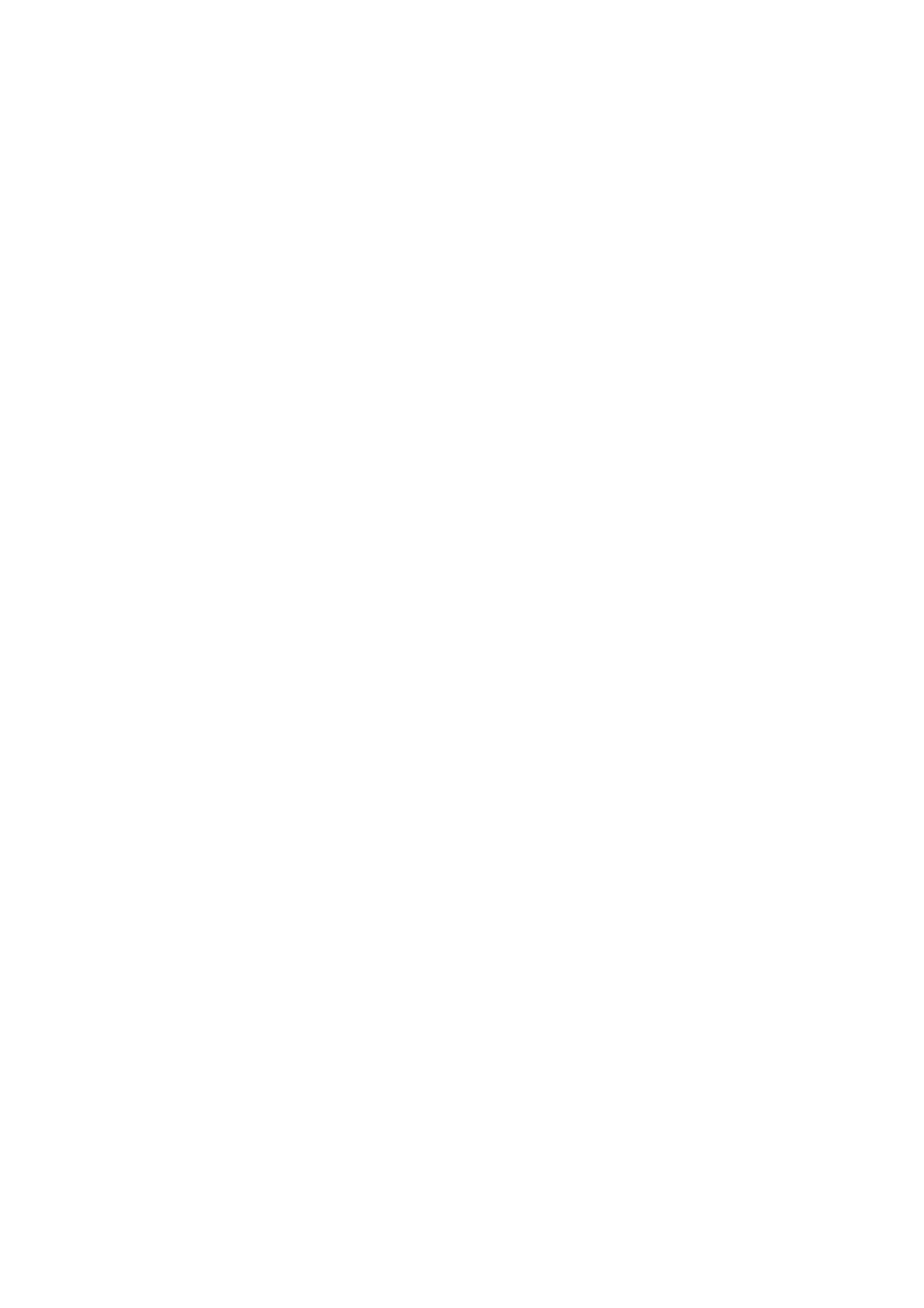## RECORD OF REVISION

| <b>DATE</b>              | SHEET No.<br>7B64PS 2709-<br>LMG7520RPFC-2 DELETED<br>PAGE 9-3/3<br>7B64PS 2710-<br>LMG7520RPFC-2<br>PAGE 10-3/3 | <b>SUMMARY</b><br><b>CFL BACKLIGHT APPEARANCE SPECIFICATION</b><br>INTERNAL PIN CONNECTION CHANGED |  |  |  |  |  |  |  |
|--------------------------|------------------------------------------------------------------------------------------------------------------|----------------------------------------------------------------------------------------------------|--|--|--|--|--|--|--|
|                          |                                                                                                                  |                                                                                                    |  |  |  |  |  |  |  |
|                          |                                                                                                                  |                                                                                                    |  |  |  |  |  |  |  |
|                          |                                                                                                                  |                                                                                                    |  |  |  |  |  |  |  |
|                          |                                                                                                                  |                                                                                                    |  |  |  |  |  |  |  |
|                          |                                                                                                                  |                                                                                                    |  |  |  |  |  |  |  |
|                          |                                                                                                                  |                                                                                                    |  |  |  |  |  |  |  |
|                          |                                                                                                                  |                                                                                                    |  |  |  |  |  |  |  |
|                          | MAY.13, '96 7B64PS 2706-                                                                                         | 6.1 OPTICAL CHARACTERISTICS                                                                        |  |  |  |  |  |  |  |
|                          | LMG7520RPFC-3                                                                                                    | <b>RESPONSE TIME MODIFIED</b>                                                                      |  |  |  |  |  |  |  |
|                          | PAGE 6-1/2                                                                                                       | tr 250ms $\rightarrow$ 160ms                                                                       |  |  |  |  |  |  |  |
|                          |                                                                                                                  | If 350ms $\rightarrow$ 110ms                                                                       |  |  |  |  |  |  |  |
|                          | 7B64PS 2708-                                                                                                     | 8.1 TIMING CHART                                                                                   |  |  |  |  |  |  |  |
|                          | LMG7520RPFC-3                                                                                                    | <b>LOAD FREQUENCY CHANGED</b>                                                                      |  |  |  |  |  |  |  |
|                          | PAGE 8-1/3                                                                                                       | $52.1 \mu s < = T < = 59.5 \mu s$                                                                  |  |  |  |  |  |  |  |
|                          |                                                                                                                  |                                                                                                    |  |  |  |  |  |  |  |
|                          |                                                                                                                  | $29.8\mu s$ <= T <= 59.5 $\mu s$                                                                   |  |  |  |  |  |  |  |
|                          | 7B64PS 2708-                                                                                                     | 8.4 POWER SUPPLY FOR LCM                                                                           |  |  |  |  |  |  |  |
|                          | LMG7520RPFC-3                                                                                                    | AL CAPACTITOR ADDED (BETWEEN VEE AND VSS)                                                          |  |  |  |  |  |  |  |
|                          | PAGE 8-3/3                                                                                                       |                                                                                                    |  |  |  |  |  |  |  |
|                          | 7B63PS 2709-                                                                                                     | 9.1 DIMENSIONAL OUTLINE                                                                            |  |  |  |  |  |  |  |
|                          | LMG7520RPFC-3                                                                                                    | MOUNTING HOLD MEASUREMENT ADDED                                                                    |  |  |  |  |  |  |  |
|                          | PAGE 9-1/3                                                                                                       |                                                                                                    |  |  |  |  |  |  |  |
|                          | 7B63PS 2709-                                                                                                     | 9.3 INTERNAL PIN CONNECTION                                                                        |  |  |  |  |  |  |  |
|                          | LMG7520RPFC-3                                                                                                    | SUITABLE FPC PITCH MODIFIED                                                                        |  |  |  |  |  |  |  |
|                          | PAGE 9-3/3                                                                                                       |                                                                                                    |  |  |  |  |  |  |  |
|                          | 7B64PS 2710-                                                                                                     | 10.2 APPEARANCE SPECIFICATION                                                                      |  |  |  |  |  |  |  |
|                          | LMG7520RPFC-3                                                                                                    | STAINS, FOREING MATERIALS DRAK, SPOT SPEC.                                                         |  |  |  |  |  |  |  |
|                          | PAGE 10-3/3                                                                                                      | <b>MODIFIED</b>                                                                                    |  |  |  |  |  |  |  |
|                          |                                                                                                                  | SYMBOL OF PINHOLE DEFINITION MODIFIED                                                              |  |  |  |  |  |  |  |
|                          |                                                                                                                  |                                                                                                    |  |  |  |  |  |  |  |
| FEB.10.'98               | <b>7B64PS 2708-</b>                                                                                              | <b>8.1 TIMING CHART</b>                                                                            |  |  |  |  |  |  |  |
|                          | LMG7520RPFC-4                                                                                                    | FEAME SET UP TIME 1.4us min DELETED.                                                               |  |  |  |  |  |  |  |
|                          | PAGE 8-1/3                                                                                                       |                                                                                                    |  |  |  |  |  |  |  |
|                          | 7B64PS 2712-                                                                                                     | LOCATION OF LOT MARK CHANGED                                                                       |  |  |  |  |  |  |  |
|                          | LMG7520RPFC-4                                                                                                    |                                                                                                    |  |  |  |  |  |  |  |
|                          | PAGE 12-113                                                                                                      |                                                                                                    |  |  |  |  |  |  |  |
|                          |                                                                                                                  |                                                                                                    |  |  |  |  |  |  |  |
|                          |                                                                                                                  |                                                                                                    |  |  |  |  |  |  |  |
|                          |                                                                                                                  |                                                                                                    |  |  |  |  |  |  |  |
|                          |                                                                                                                  |                                                                                                    |  |  |  |  |  |  |  |
|                          |                                                                                                                  |                                                                                                    |  |  |  |  |  |  |  |
|                          |                                                                                                                  |                                                                                                    |  |  |  |  |  |  |  |
| <b>KAOHSIUNG HITACHI</b> | <b>DATE</b>                                                                                                      | Sh.<br>7B64PS 2702-LMG7520RPFC-4   PAGE   2-2/2<br>FEB.10.'98                                      |  |  |  |  |  |  |  |
| ELECTRONICS CO., LTD.    |                                                                                                                  | No.                                                                                                |  |  |  |  |  |  |  |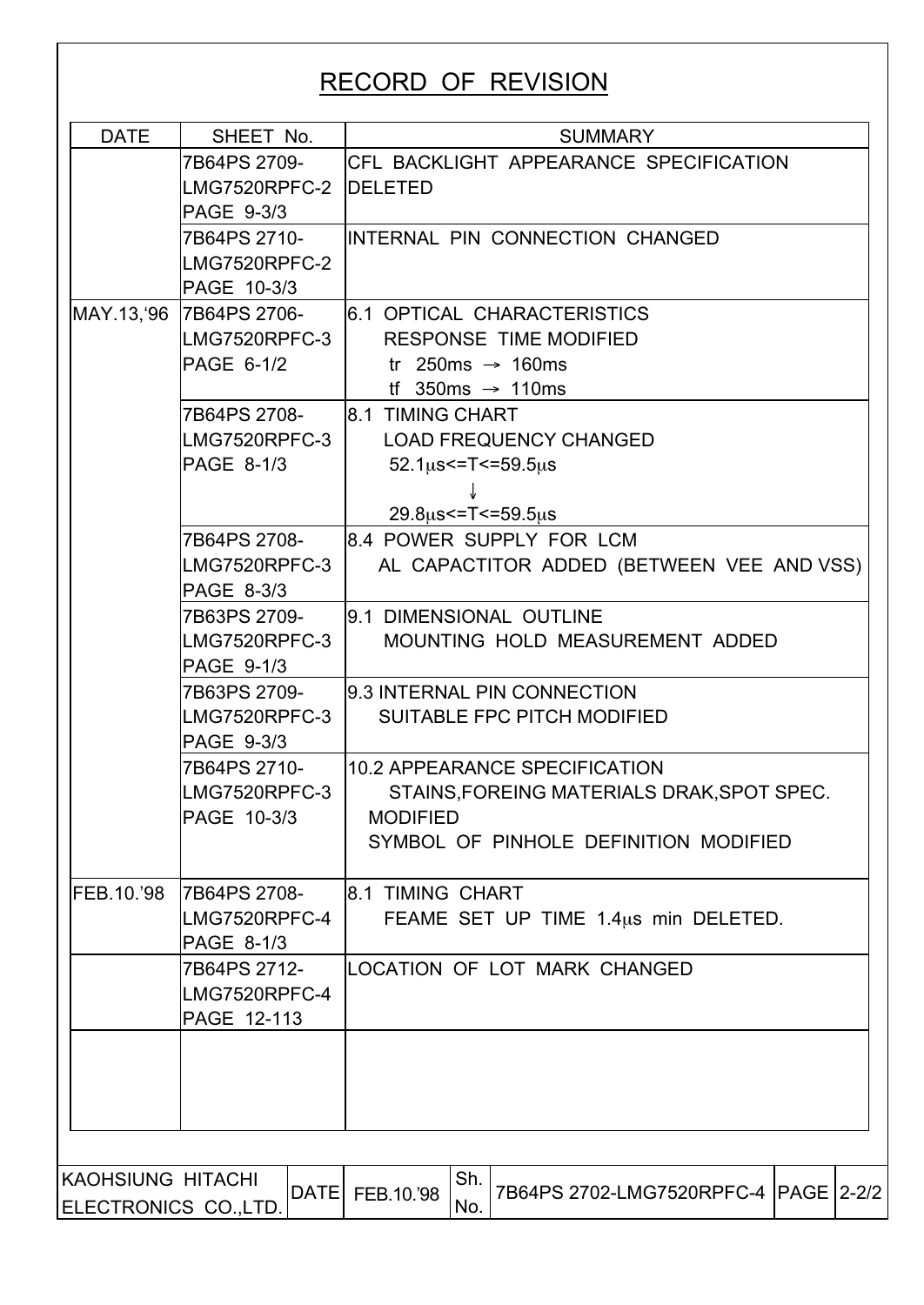# 3. MECHANICAL DATA

| (1) PART NAME              | LMG7520RPFC                           |
|----------------------------|---------------------------------------|
| (2) MODULE SIZE            | 129.6(W)mm*92.6(H)mm*7.5(D)mm         |
| (3) EFFECTIVE DISPLAY AREA | 100.0 min * 75.5 min.                 |
| $(4)$ DOT SIZE             | $0.285(W)$ mm* $0.285(H)$ mm          |
| (5) DOT PITCH              | $0.3$ (W)mm $*$ 0.3 (H)mm             |
| (6) NUMBER OF DOTS         | 320 (W) * 240 (H)DOTS                 |
| $(7)$ DUTY                 | 1/240                                 |
| $(8)$ LCD                  | FILM TYPE BLACK/WHITE (NEGATIVE TYPE) |
|                            | THE UPPER POLARIZER IS GLARE TYPE     |
|                            | (HARDNESS:3H)                         |
|                            | THE BOTTOM POLARIZER IS TRANSMISSIVE  |
|                            | TYPE.                                 |
| (9) VIEWING DIRECTION      | 6 O'CLOCK                             |
| (10) BACK LIGHT            | COLD CATHODE FLUORESCENT LAMP         |
| $(11)$ WEIGHT              | 110 <sub>g</sub>                      |
|                            |                                       |

| <b>KAOHSIUNG HITACHI</b> |             |            | <b>Ch</b><br>. ا اب |                       |               |  |
|--------------------------|-------------|------------|---------------------|-----------------------|---------------|--|
| ELECTRONICS CO.,LT       | <b>DATE</b> | FEB.10.'98 | NO.                 | 7B64PS 3LMG7520RPFC-4 | $IPAGE$ 3-1/1 |  |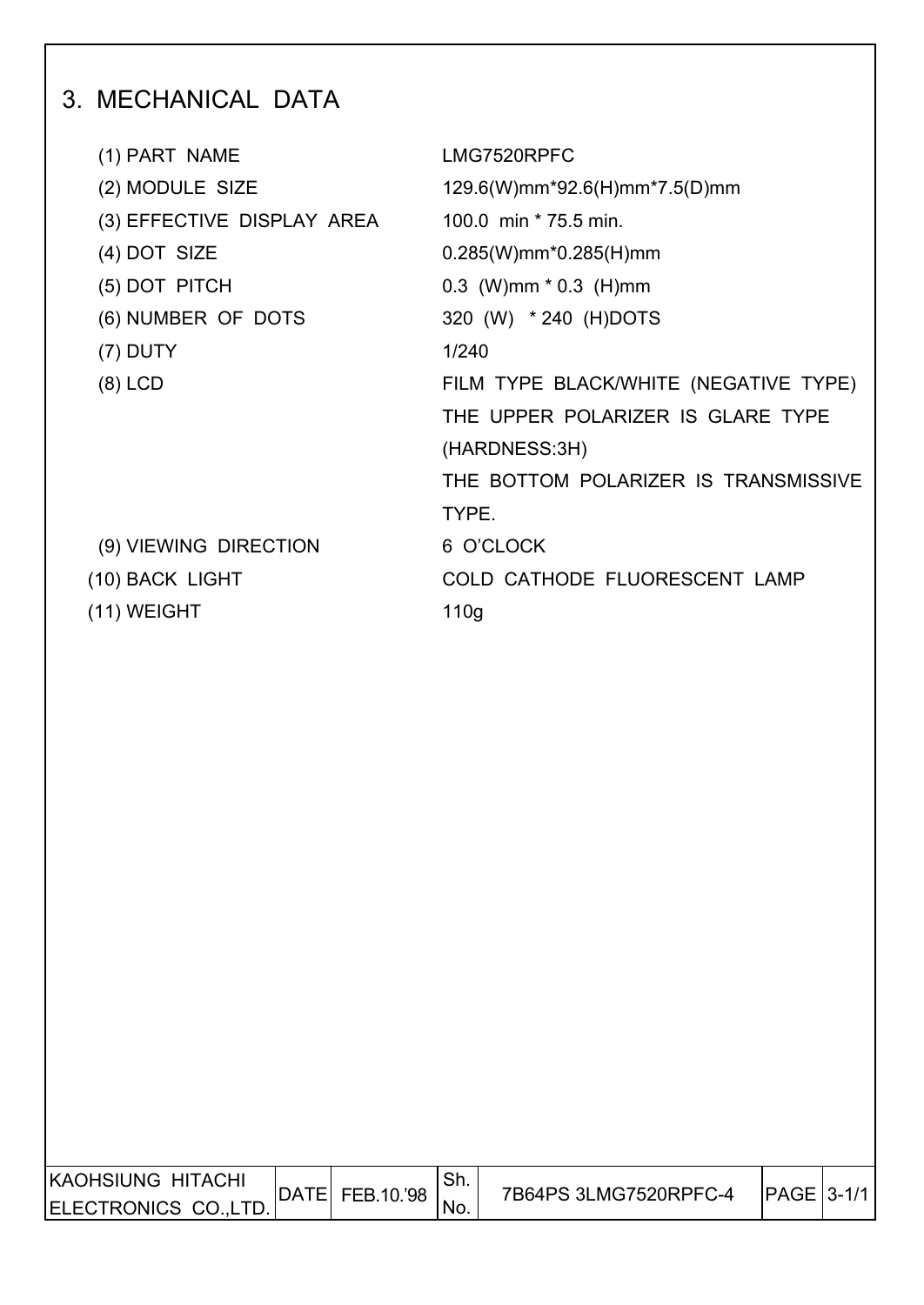## 4. ABSOLUTE MAXIMUM RATINGS

| 4.1 ELECTRICAL ABSOLUTE MAXIMUM RATINGS. |                | VSS=0V:STANDARD |           |             |                   |
|------------------------------------------|----------------|-----------------|-----------|-------------|-------------------|
| ITEM                                     | <b>SYMBOL</b>  | MIN.            | MAX.      | <b>UNIT</b> | <b>COMMENT</b>    |
| <b>POWER SUPPLY FOR LOGIC</b>            | <b>VDD-VSS</b> |                 | 6.5       |             |                   |
| <b>POWER SUPPLY FOR LC DRIVE</b>         | VDD-VEE        |                 | 27.5      |             |                   |
| <b>IINPUT VOLTAGE</b>                    | Vi             | $-0.3$          | $VDD+0.3$ |             | NOTE <sub>1</sub> |
| <b>IINPUT CURRENT</b>                    |                |                 |           |             |                   |
| <b>STATIC ELECTRICITY</b>                |                |                 | 100       |             | NOTE <sub>2</sub> |

NOTE 1 :DISP.OFF,FRAME,LOAD,CP,D0~D3.

NOTE 2 :.MAKE CERTAINS YOU ARE GROUNDED WHEN HANDLING LCM.

### 4.2 ENVIRONMENTAL ABSOLUTE MAXIMUM RATINGS.

| ITEM                       |                   | <b>OPERATING</b>      | <b>STORAGE</b>        |                       | <b>COMMENT</b>              |
|----------------------------|-------------------|-----------------------|-----------------------|-----------------------|-----------------------------|
|                            | MIN.              | MAX.                  | MIN.                  | MAX.                  |                             |
| <b>AMBIENT TEMPERATURE</b> | $0^{\circ}$ C     | $40^{\circ}$ C        | $-20^{\circ}$ C       | $60^{\circ}$ C        | NOTE 2,3                    |
|                            | NOTE <sub>6</sub> |                       |                       |                       |                             |
| <b>HUMIDITY</b>            |                   | NOTE <sub>1</sub>     |                       | NOTE <sub>1</sub>     | <b>WITHOUT CONDENSATION</b> |
|                            |                   | 2.45m/s <sup>2</sup>  |                       | 11.76m/s <sup>2</sup> |                             |
| <b>VIBRATION</b>           |                   | (0.25G)               |                       | (1.2G)                | NOTE 4                      |
|                            |                   |                       |                       | NOTE <sub>5</sub>     |                             |
| <b>SHOCK</b>               |                   | 29.4 m/s <sup>2</sup> |                       | 490.0m/s <sup>2</sup> | <b>XYZ DIRECTIONS</b>       |
|                            |                   | (3G)                  | -                     | (50G)                 | NOTE 5                      |
| <b>CORROSIVE GAS</b>       |                   | NOT ACCEPTABLE        | <b>NOT ACCEPTABLE</b> |                       |                             |

NOTE 1 :Ta<=40°C:85%RH max.

Ta> 40°C:ABSOLUTE HUMIDITY MUST BE LOWER

THAN THE HUMIDITY OF 85%RH AT 40°C.

NOTE 2 :Ta AT -20°C ------ < 48HRS,AT 60°C ------< 168HRS.

 NOTE 3 :BACKGROUND COLOR CHANGES SLIGHTLY DEPENDING ON AMBIENT TEMPERATURE. THIS PHENOMENON IS REVERSIBLE.

NOTE 4 :5Hz~100Hz (EXCEPT RESONANCE FREQUENCY)

 NOTE 5 :THIS MODULE SHOULD BE OPERATED NORMALLY AFTER FINISH THE TEST.

 NOTE 6 :HIGHER STARTING VOLTAGE OF CFL AND HEIGHER LCD DRIVING VOLTAGE ARE NEEDED WHILE OPERATING AT 0°C. THE LIFE TIME OF CFL WILL BE REDUCED WHILE OPERATING AT 0°C. NEED TO MAKE SURE OF VALUE OF IL AND CHARACTERISTICS OF INVERTER. ALSO THE RESPONSE TIME AT 0°C WILL BE SLOWER.

| <b>KAOHSIUNG HITACHI</b> |             |            |      |                                         |  |
|--------------------------|-------------|------------|------|-----------------------------------------|--|
| ELECTRONICS CO., LTD.    | <b>DATE</b> | FEB.10.'98 | 'NO. | 7B64PS 2704-LMG7520RPFC-4  PAGE   4-1/1 |  |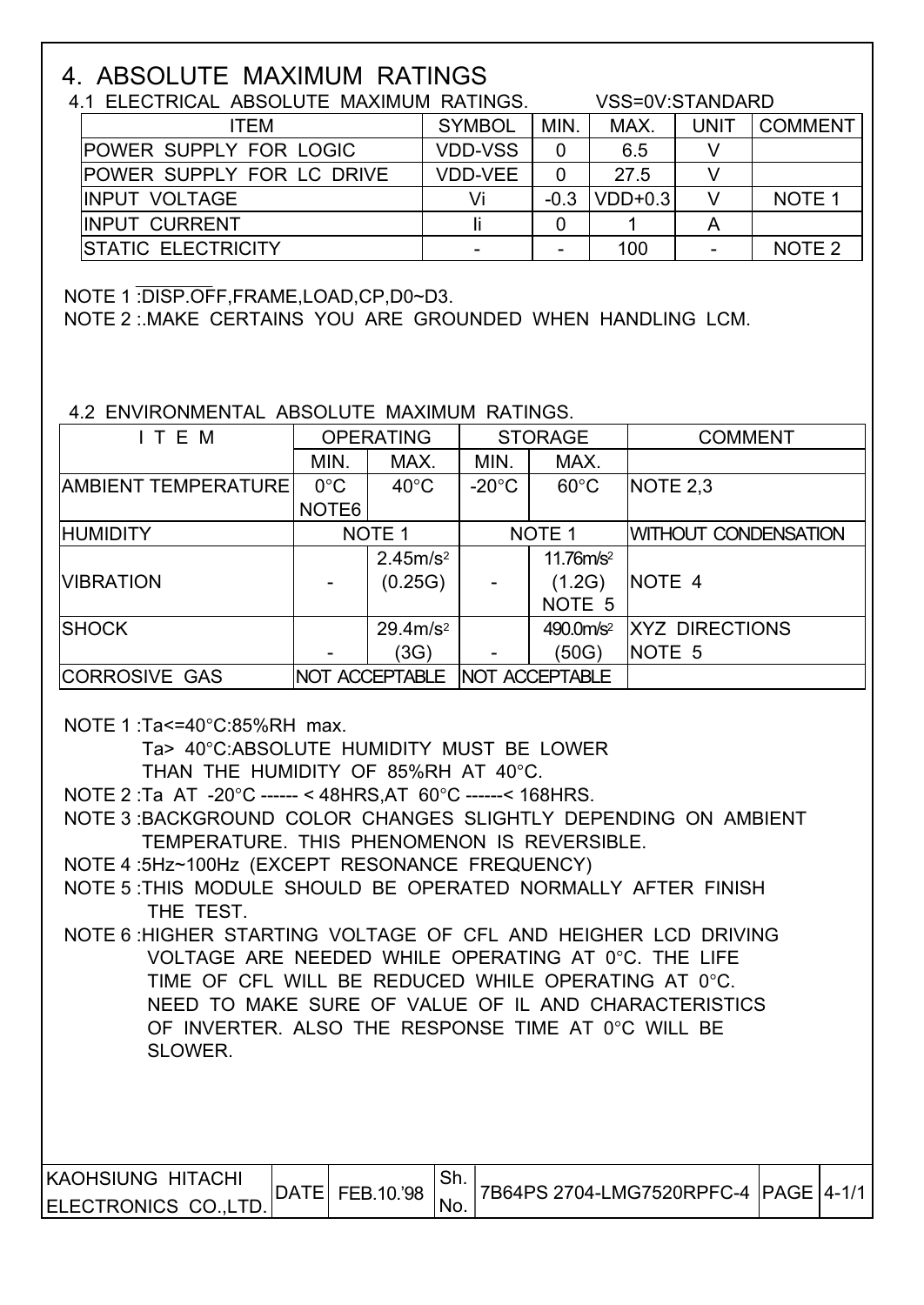5.2 ELECTRICAL CHARACTERISTICS OF BACKLIGHT

| ITEM                     | <b>SYMBO</b>      | MIN.                     |     | TYP.   MAX.   UNIT |            | <b>UNIT</b>        |
|--------------------------|-------------------|--------------------------|-----|--------------------|------------|--------------------|
|                          |                   |                          |     |                    |            |                    |
| LAMP VOLTAGE             | VL                | $\overline{\phantom{0}}$ | 300 |                    |            | Ta=25 $^{\circ}$ C |
| <b>FREQUENCY</b>         |                   | $\overline{\phantom{0}}$ | 70  | 85                 | <b>KHz</b> | Ta= $25^{\circ}$ C |
| <b>ILAMP CURRENT</b>     |                   |                          | 5   | 6                  | mA         | Ta=25 $^{\circ}$ C |
| <b>ISTARTING</b>         | <b>VS</b>         |                          |     |                    |            | Ta= $25^{\circ}$ C |
| <b>DISCHARGE VOLTAGE</b> | NOTE <sub>2</sub> | (1000)                   |     |                    |            |                    |

 NOTE 1 :PLEASE CERTAINLY INFORM HITACHI BEFORE DESIGNING LAMP DRIVE CIRCUIT ACCORDING TO THE ABOVE SPECIFICATIONS.

 NOTE 2 :STARING DISCHARGE VOLTAGE IS INCREASED WHEN LCM IS OPERATING AT LOWER TEMPERATURE. PLEASE CHECK THE CHARACTERISTICS OF INVERTER BEFORE APPLING TO YOUR SET.

- NOTE 3 :AVERAGE LIFE TIME OF CFL WILL BE DECREASED WHEN LCM IS OPERATINGAT LOWER TEMPERATURE.
- NOTE 4 :UNDER LOWER DRIVING FREQUENCY OF THE INVERTER, A CERTAIN BACKLIGHT (FROM CFL & CFL REELECTION SHEET) MAY GENERATE SOUND NOISE. BEFORE DISIGNING THE INERTER, PLEASE CONSIDER DRIVING FREQUENCY AND CHECK SOUND NOISE FROM THE BACKLIGHT SYSTEM

| KAOHSIUNG HITACHI    | DATE | FEB.10.'98 | . ا اب |  |  |
|----------------------|------|------------|--------|--|--|
| ELECTRONICS CO.,LTD. |      |            | 'No.   |  |  |
|                      |      |            |        |  |  |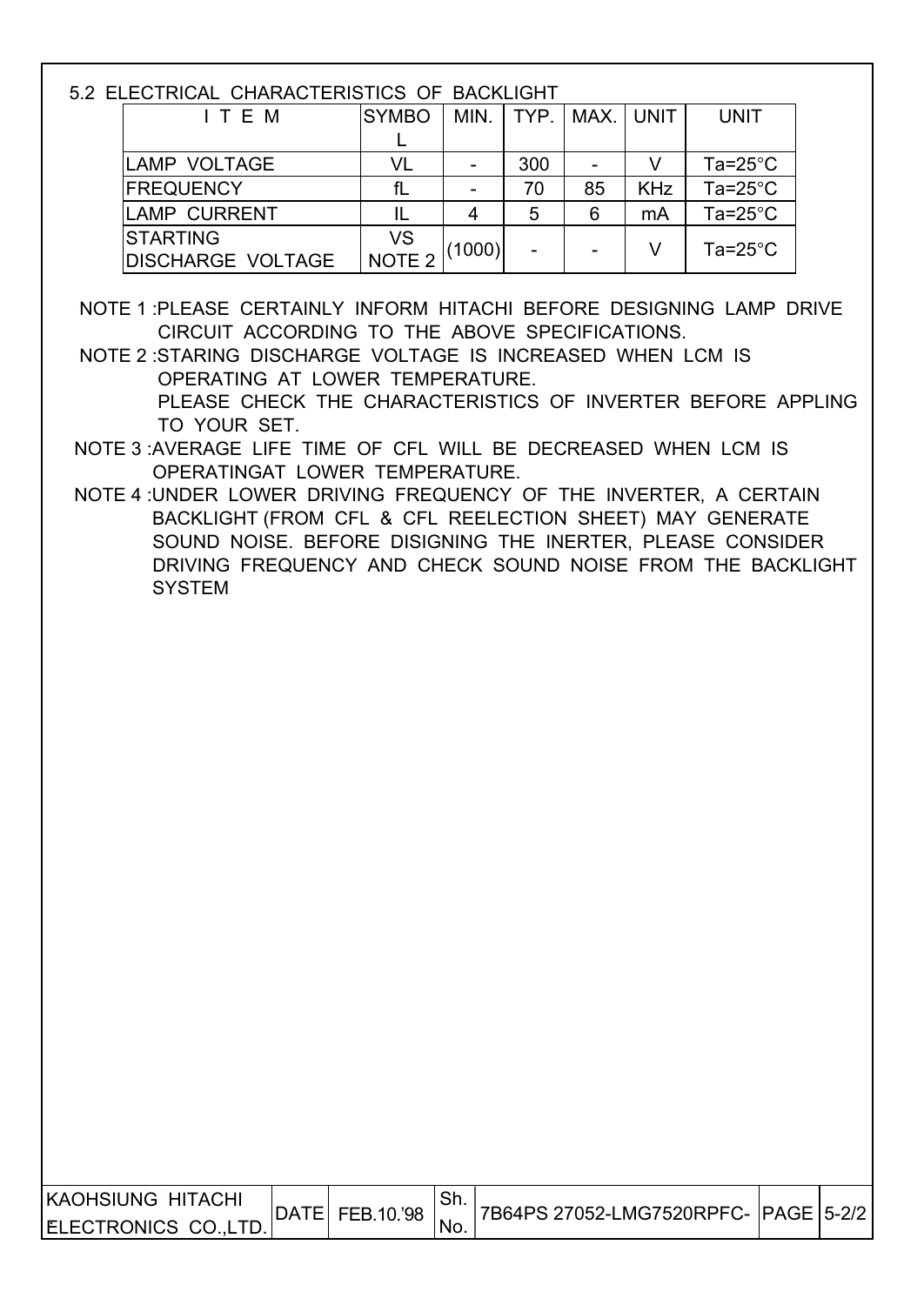# 5. ELECTRICAL CHARACTERISTICS

| 5.1 ELECTRICAL CHARACTERISTICS |               |                                           |                |         |            |             |  |
|--------------------------------|---------------|-------------------------------------------|----------------|---------|------------|-------------|--|
| ITEM                           | <b>SYMBOL</b> | <b>CONDITION</b>                          | MIN.           | TYP.    | MAX.       | <b>UNIT</b> |  |
| POWER SUPPLY VOLTAGE VDD-VSS   |               |                                           | 3.0            | 5.0     | 5.25       | V           |  |
| <b>FOR LOGIC</b>               |               |                                           |                |         |            |             |  |
| POWER SUPPLY VOLTAGE VEE-VSS   |               |                                           |                | $-22.0$ |            | $\vee$      |  |
| <b>FOR LC DRIVING</b>          |               |                                           |                |         |            |             |  |
| <b>INPUT VOLTAGE</b>           | VI            | H LEVEL                                   | 0.8VDD         |         | <b>VDD</b> | $\vee$      |  |
| NOTE 1                         |               | L LEVEL                                   | $\overline{0}$ |         | 0.2VDD     | $\vee$      |  |
| POWER SUPPLY CURRENT           |               | VDD-VSS=5.0V                              |                |         |            |             |  |
| <b>FOR LOGIC</b>               | <b>IDD</b>    |                                           |                | 8.0     |            | mA          |  |
| NOTE <sub>2</sub>              |               | <b>VEE-VSS=-22.0V</b>                     |                |         |            |             |  |
| POWER SUPPLY CURRENT           |               | VDD-VSS=5.0V                              |                |         |            |             |  |
| <b>FOR LC DRIVING</b>          | IEE.          |                                           |                | 6.0     |            | mA          |  |
| NOTE <sub>2</sub>              |               | <b>VEE-VSS=-22.0V</b>                     |                |         |            |             |  |
| <b>RECOMMENDED</b>             |               | Ta= $0^{\circ}$ C, $\phi$ =10°            |                | 24.1    |            | V           |  |
| LC DRIVING VOLTAGE             |               | VDD-VEE Ta= $25^{\circ}$ C, $\phi$ =10°   |                | 23.0    |            | $\vee$      |  |
| NOTE <sub>3</sub>              |               | Ta=40 $^{\circ}$ C, $\phi$ =10 $^{\circ}$ |                | 21.6    |            | V           |  |
| <b>FRAME FREQUENCY NOTE4</b>   | <b>fFRAME</b> |                                           | 70             |         | (140)      | Hz          |  |

NOTE 1 :DISP.OFF,FRAME,LOAD,CP,D0~D3.

 NOTE 2 :fFRAME=75Hz,D0~UD3=0,1,0,1,… VDD-VEE=23.0V,Ta=25°C

 NOTE 3 :RECOMMENDED LC DRIVING VOLTAGE FLUCTUATE ABOUT ±1.0V BY EACH MODULE. TEST PATTERN IS ALL "Q" .

 NOTE 4 :NEED TO MAKE SURE OF FLICKING AND RIPPLING OF DISPLAY WHEN SETTING THE FRAME FREQUENCY IN YOUR SET.

| IKAOHSIUNG HITACHI  | DATEL |            |      |  |  |
|---------------------|-------|------------|------|--|--|
| IELECTRONICS COLTD. |       | FEB.10.'98 | 'NO. |  |  |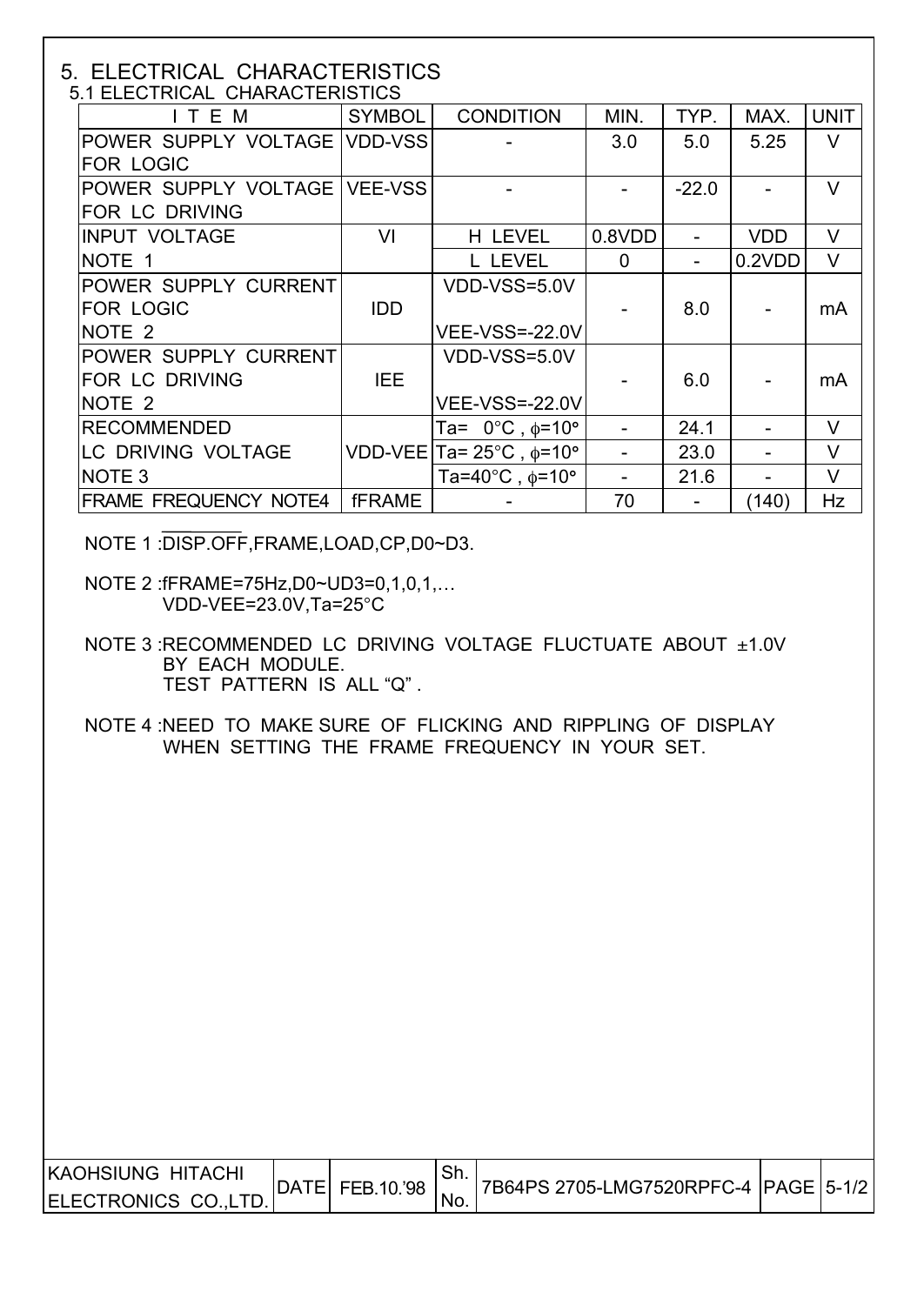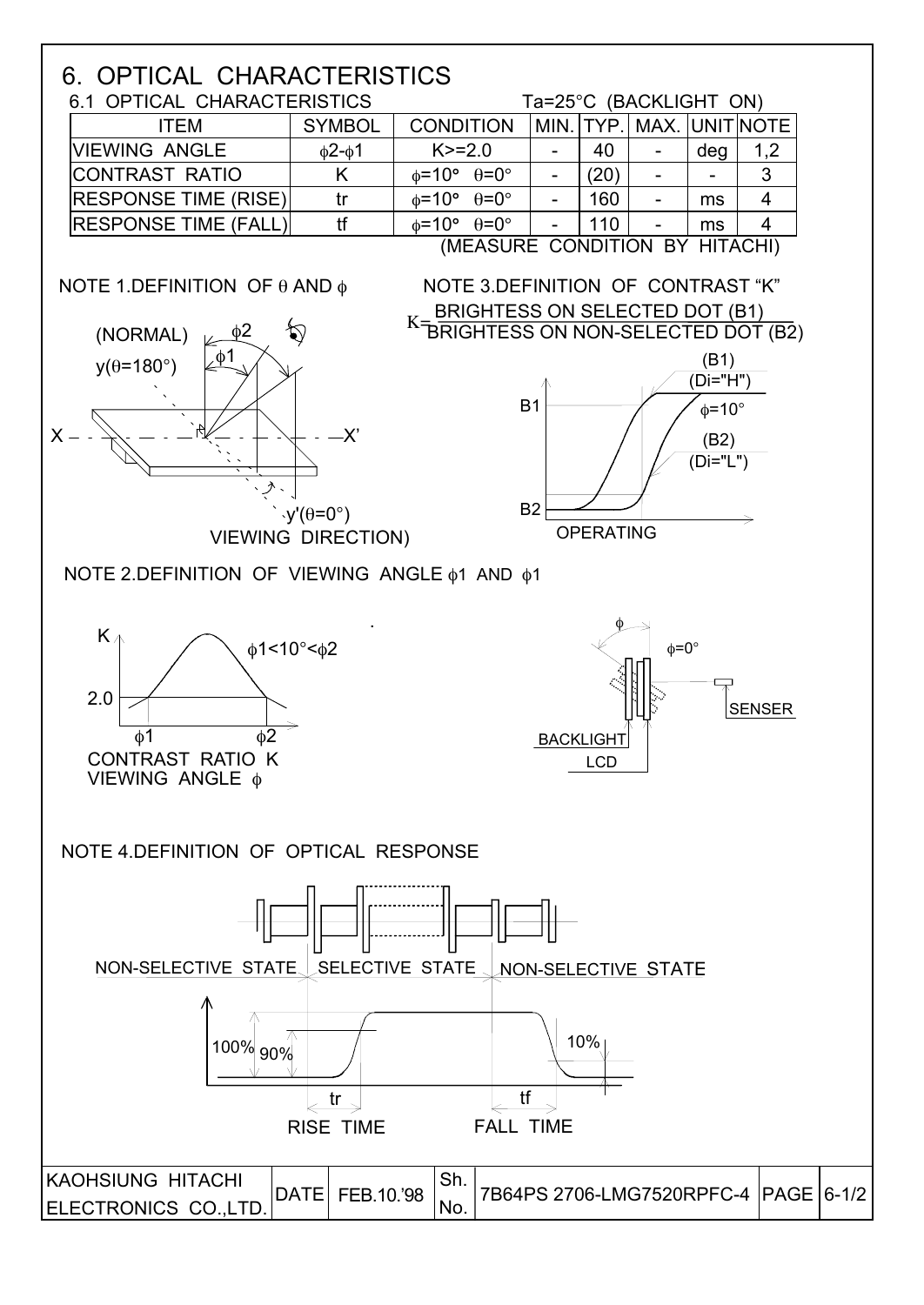6.2 OPTICAL CHARACTERISTICS OF BACKLIGHT

(LCM,BACKLIGHT ON,Ta=25°C)

| <b>ITEM</b>       | MIN.                     | TYP.                     | MAX.           | <b>UNIT</b>       | <b>NOTE</b>            |
|-------------------|--------------------------|--------------------------|----------------|-------------------|------------------------|
| <b>BRIGHTNESS</b> | 80.0                     | (100.0)                  | $\blacksquare$ | cd/m <sup>2</sup> | $ IL=5mA$              |
|                   |                          |                          |                |                   | NOTE $1,2$             |
| <b>RISE TIME</b>  | $\overline{\phantom{0}}$ | 5                        |                | MINUTE IL=5mA     |                        |
|                   |                          |                          |                |                   | <b>BRIGHTNESS 80%</b>  |
| <b>BRIGHTNESS</b> | $\overline{\phantom{0}}$ | $\overline{\phantom{a}}$ | $+/-30$        | $\%$              | <b>IUNDERMENTIONED</b> |
| <b>UNIFORMITY</b> |                          |                          |                |                   | NOTE 1,3               |

 CFL : INITAL , Ta=25°C , VDD-VEE=23.0V DISPLAY DATA SHOULD BE ALL "ON" .

NOTE 1 MEASUREMENT AFTER 10 MINUTES OF CFL OPERATING.

NOTE 2 BRIGHTNESS CONTROL :100%

 NOTE 3 MEASUREMENT OF THE FOLLOWING 9 PLACES ON THE DISPLAY. DEFINITION OF THE BRIGHTNESS TOLERANCE.

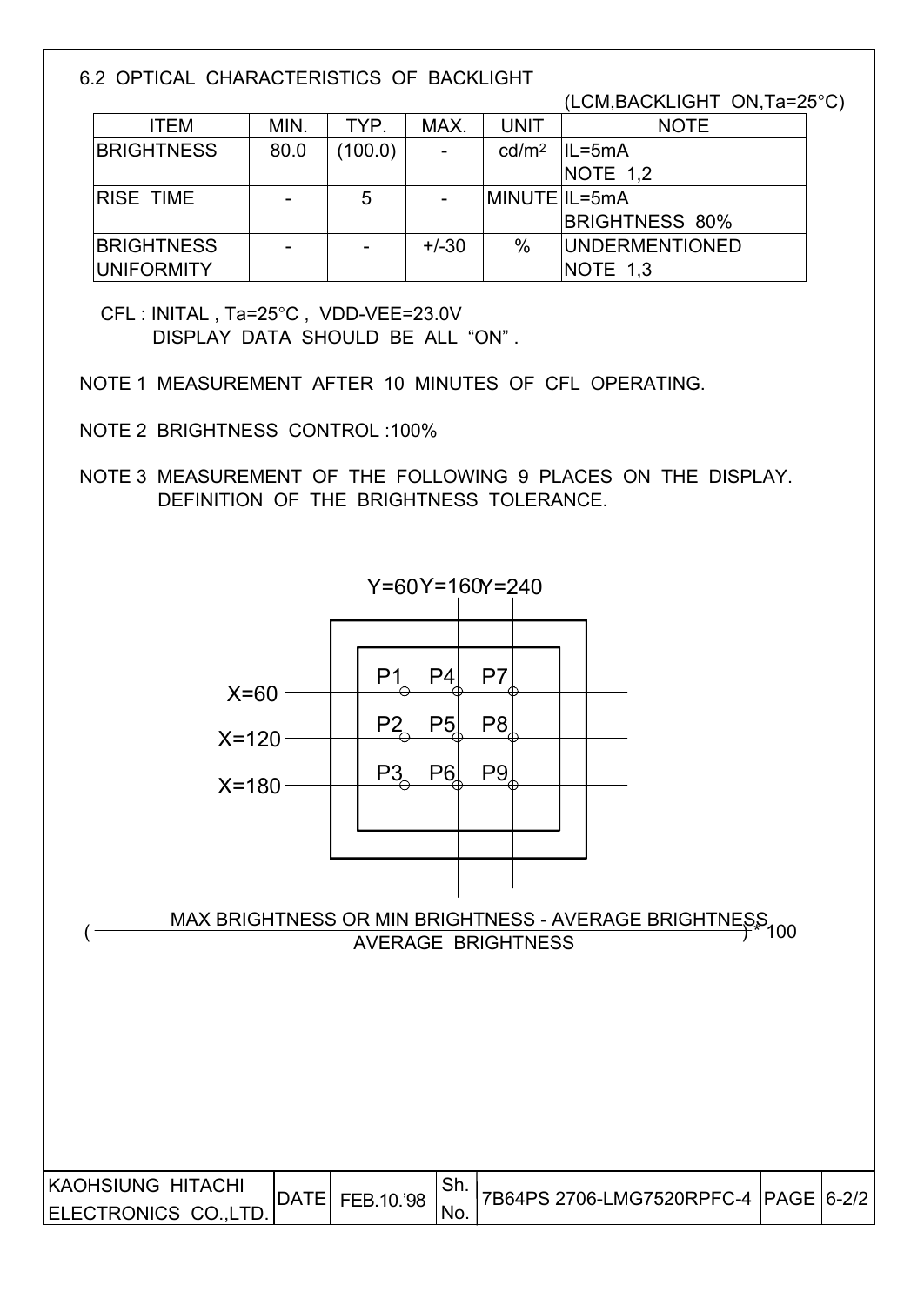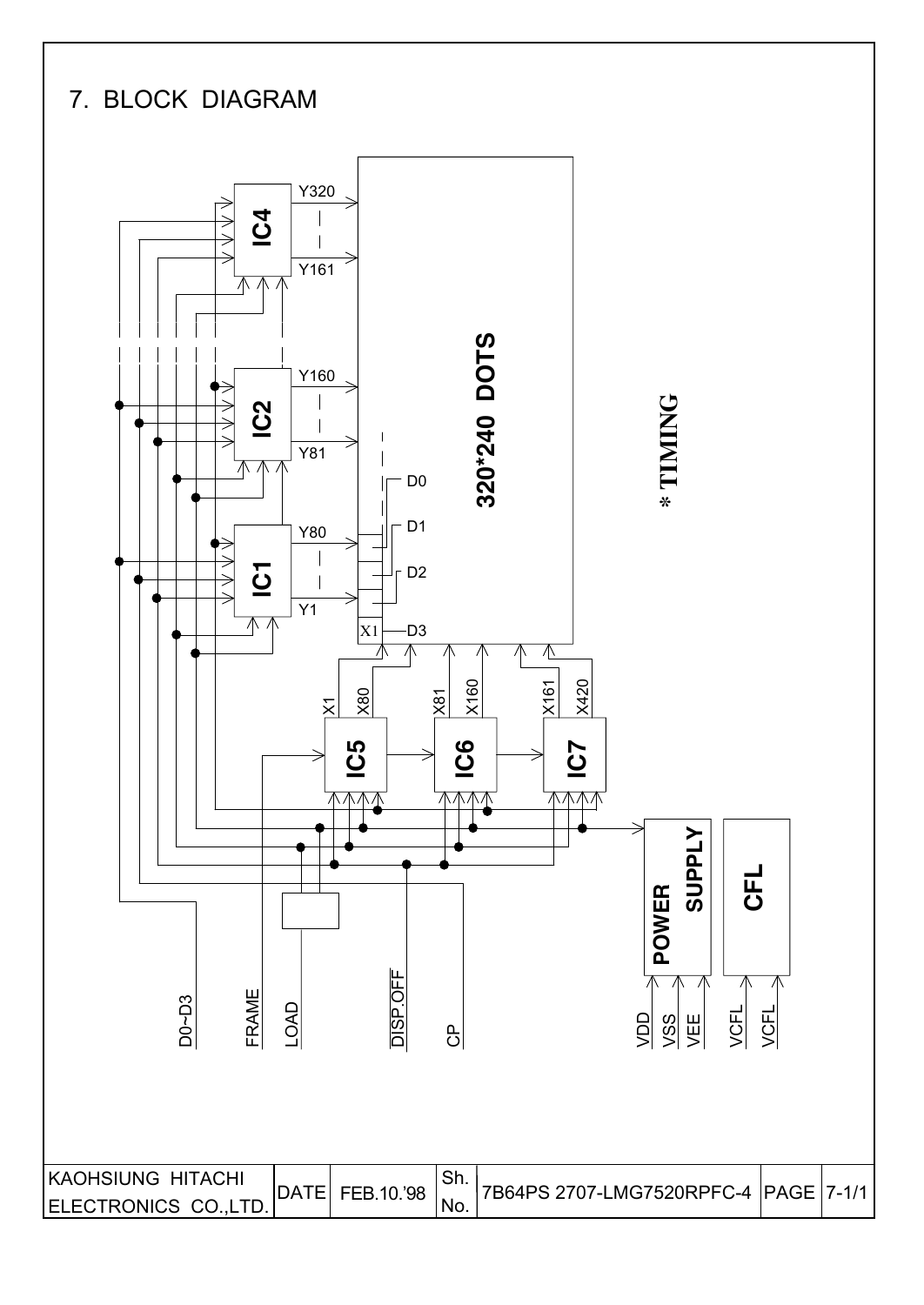## 8. INTERFACE TIMING CHART

8.1 TIMING CHART

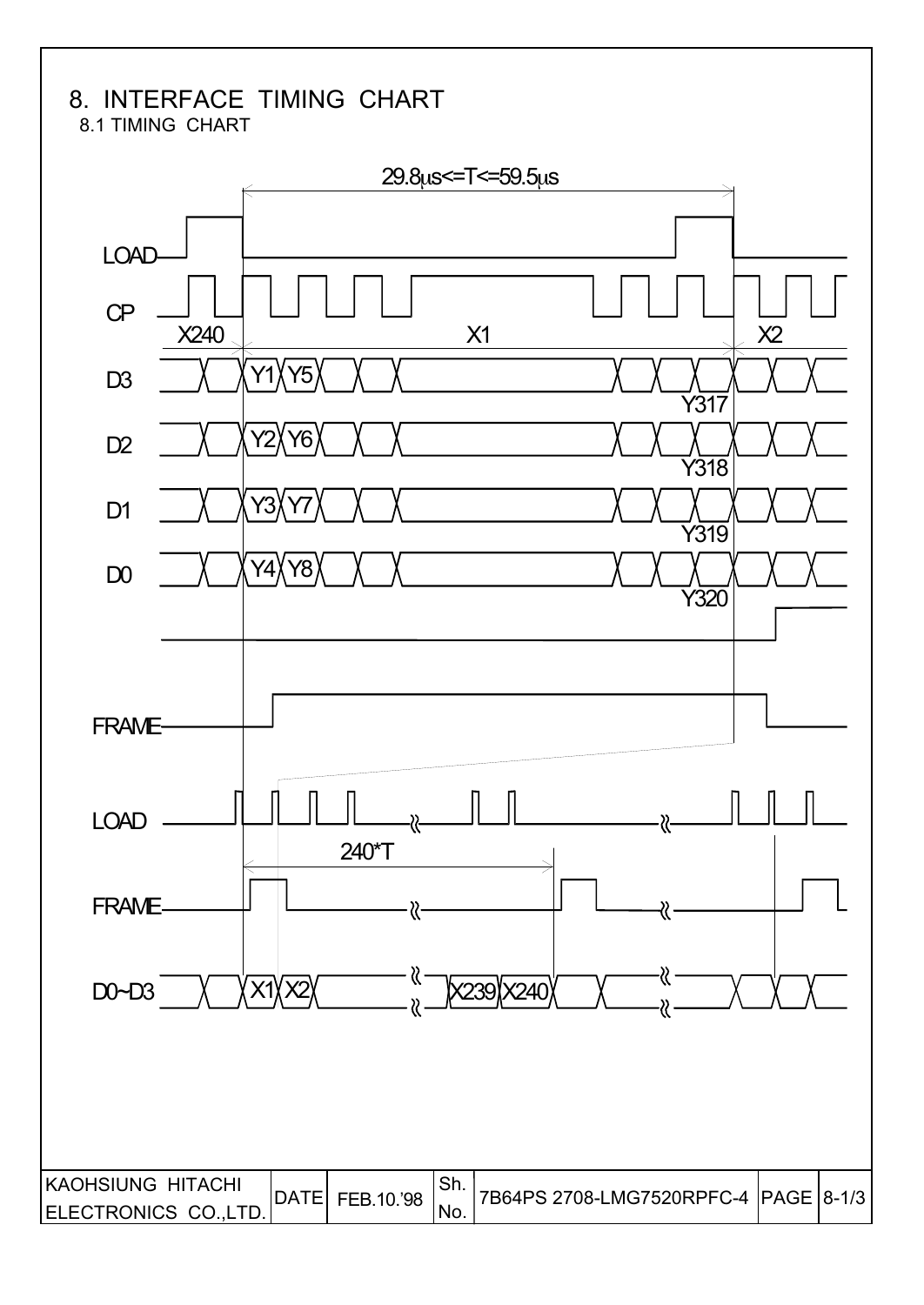### 8.2 TIMING CHARACTERISTICS 0°C<=Ta<=40°C

# VDD=5V+/-5%

| <b>ITEM</b>                  | <b>SYMBOL</b> | MIN.                     | TYP. | MAX. | <b>UMIT</b> |
|------------------------------|---------------|--------------------------|------|------|-------------|
| <b>CLOCK FREQUENCY</b>       | <b>FCP</b>    |                          |      | 6.5  | <b>MHz</b>  |
| <b>CLOCK PULSE WIDTH</b>     | tW            | 63                       |      |      | ns          |
| <b>CLOCK RISE, FALL TIME</b> | tr, tf        | $\overline{\phantom{a}}$ |      | 20   | ns          |
| DATA SET UP TIME             | tDSU          | 50                       |      |      | ns          |
| DATA HOLD TIME               | tDHD          | 50                       |      |      | ns          |
| LOAD SET UP TIME             | tLSU          | 80                       |      |      | ns          |
| <b>LOAD→CLOCK TIME</b>       | tLC           | 80                       |      |      | ns          |
| "FRAME" SET UP TIME          | <b>TSETUP</b> | 100                      |      |      | ns          |
| "FRAME" HOLD TIME            | <b>THOLD</b>  | 100                      |      |      | ns          |
| "LOAD" PULSE WIDTH           | tWC           | 125                      |      |      | ns          |

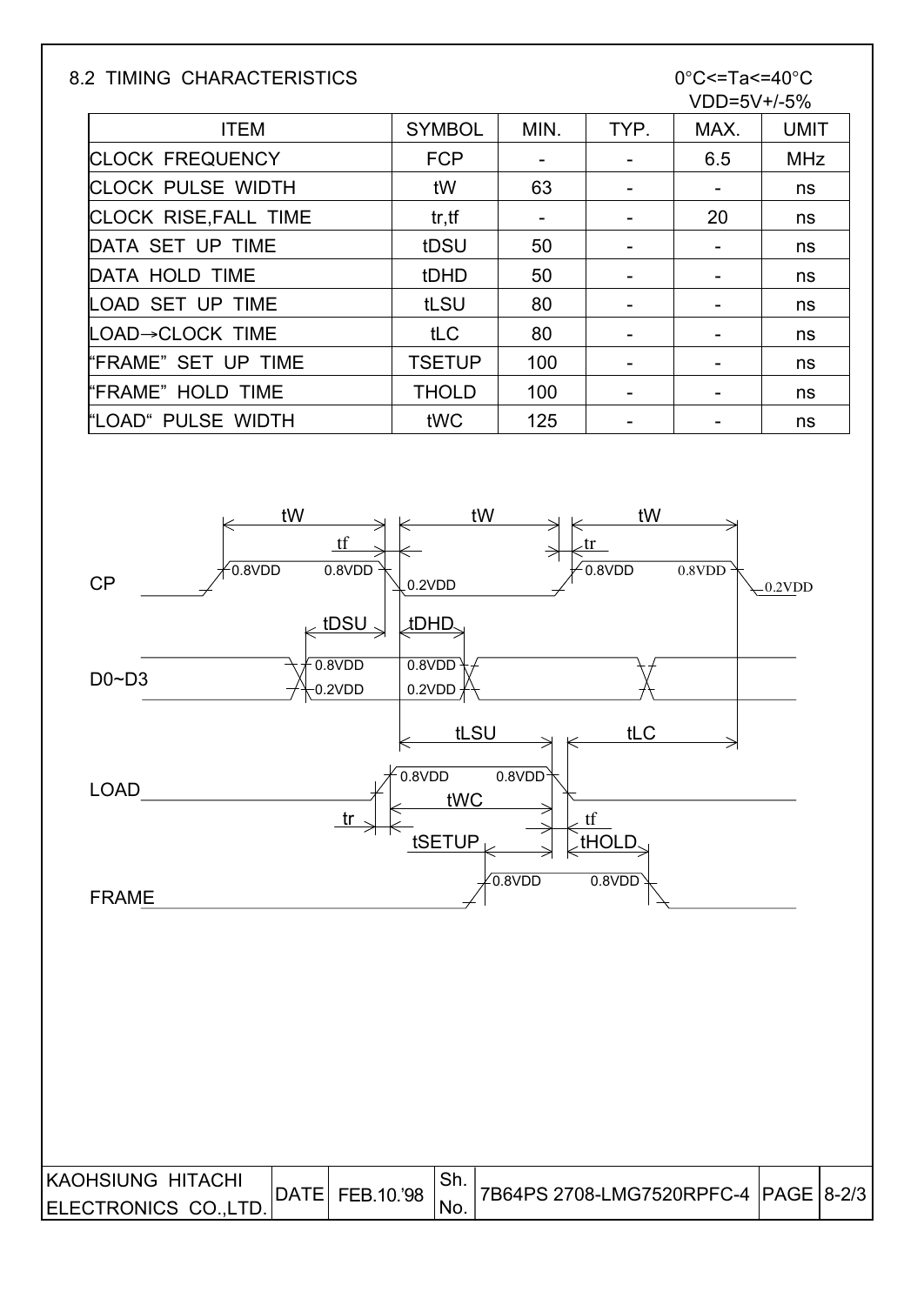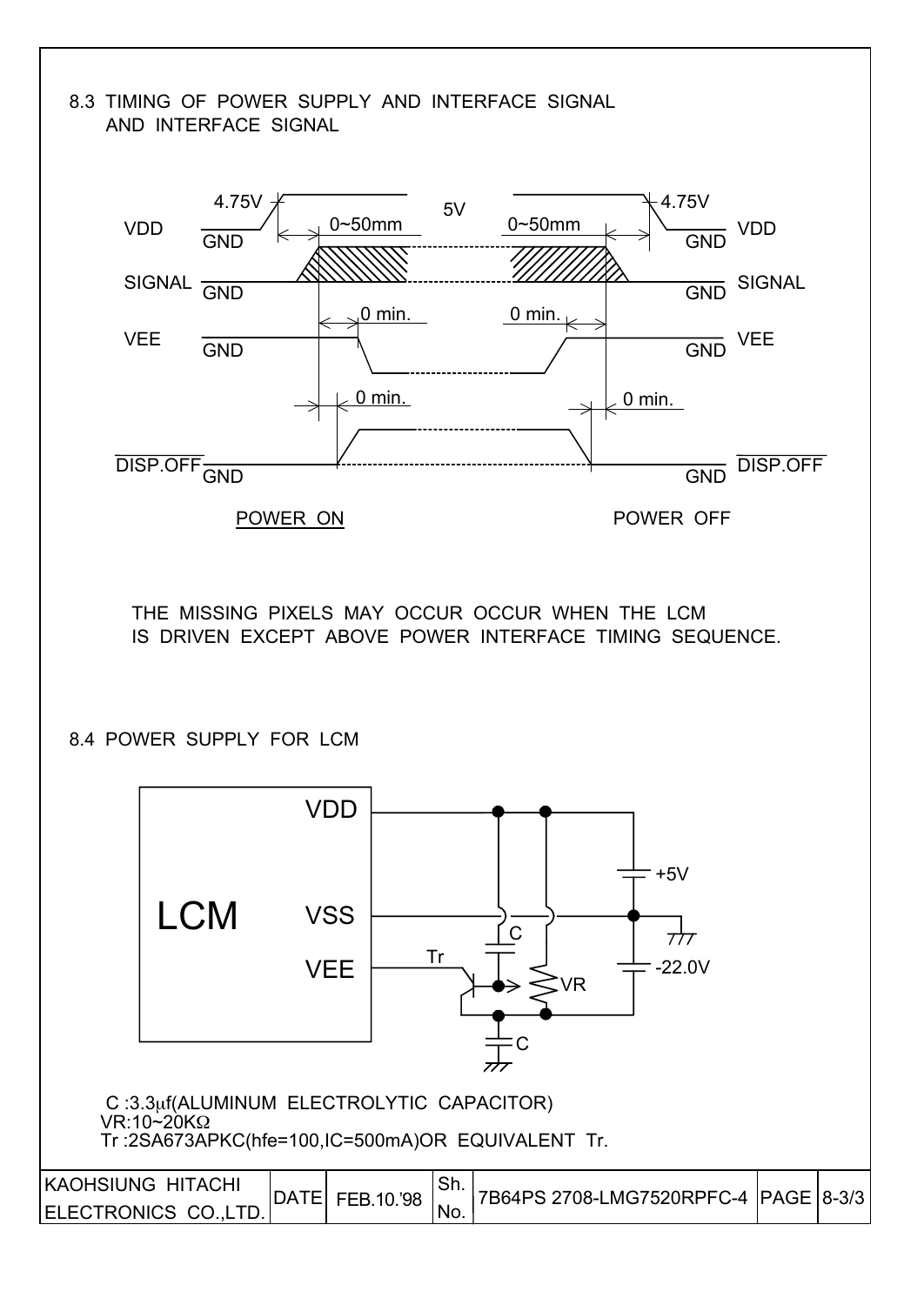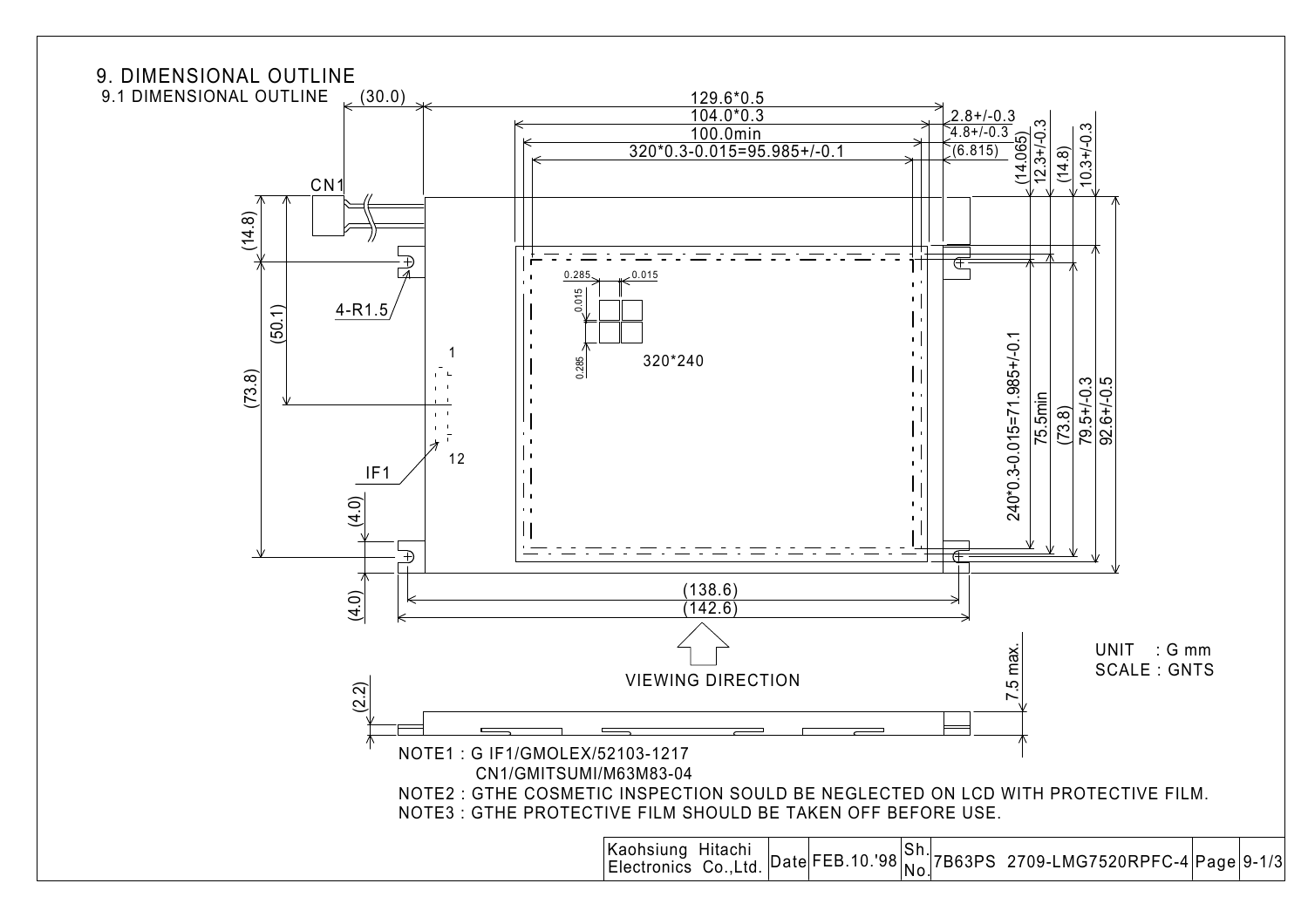### 9.2 DISPLAY PATTERN

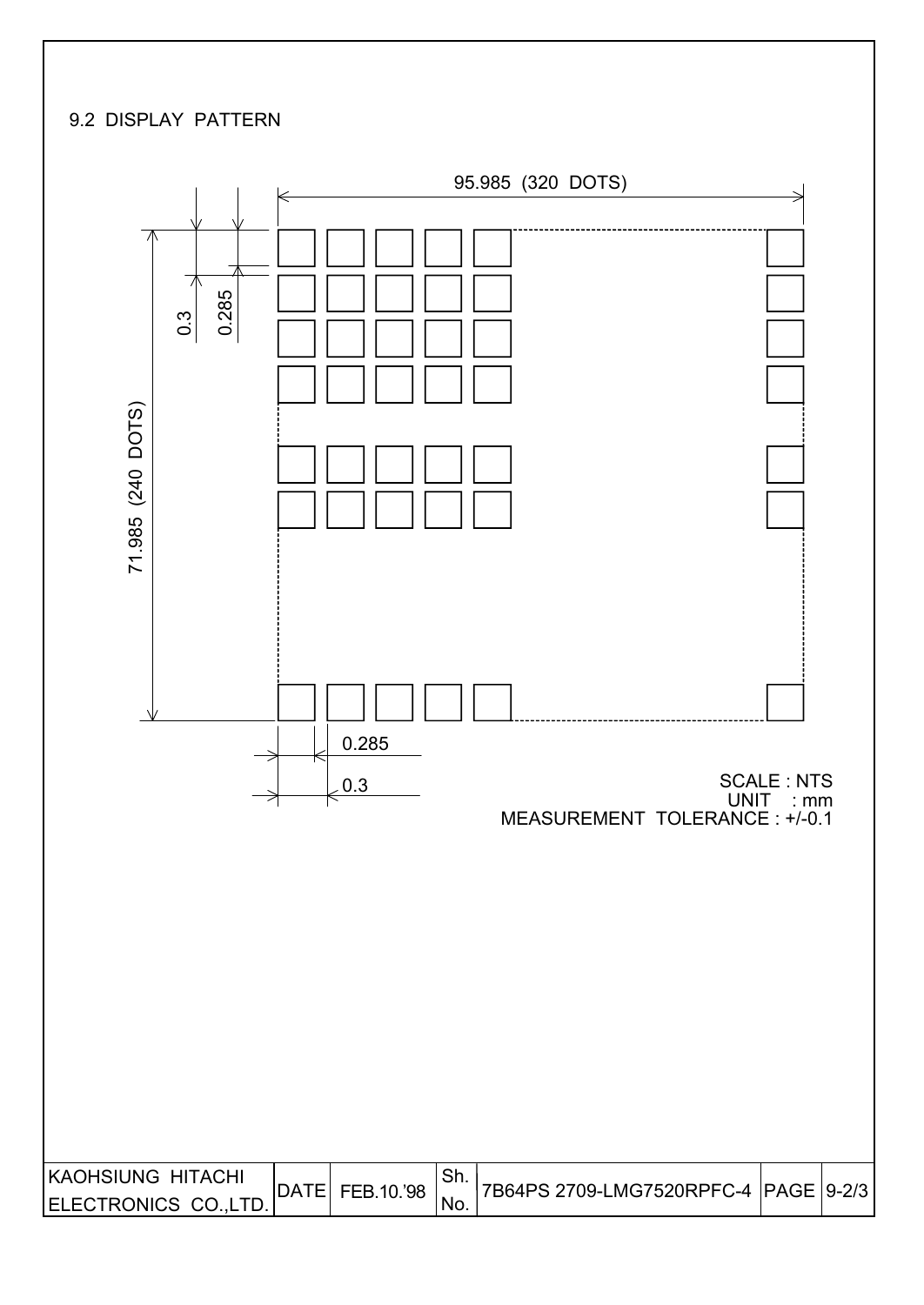### 9.3 INTERNAL PIN CONNECTION

I/F1 :MOLEX/52103-1217

 $(SUITABLE FPC:1.0 Pitch, 12 Pin, 0.3<sup>t</sup>)$ 

|            |      | INTERFACE   PIN NO. | <b>SIGNAL</b>   | <b>LEVEL</b>      | <b>FUNCTION</b>          |
|------------|------|---------------------|-----------------|-------------------|--------------------------|
|            |      | 1                   | <b>FRAME</b>    | H                 | <b>FIRST LINE MARKER</b> |
|            |      | 2                   | <b>LOAD</b>     | $H \rightarrow L$ | <b>DATA LATCH</b>        |
|            |      | 3                   | CP              | $H\rightarrow L$  | DATA SHIFT               |
|            |      | 4                   | <b>VDD</b>      | Ξ.                | POWER SUPPLY FOR LOGIC   |
|            |      | 5                   | <b>VSS</b>      |                   | <b>GND</b>               |
| <b>LCM</b> | I/F1 | 6                   | <b>VEE</b>      |                   | POWER SUPPLY FOR LC      |
|            |      | $\overline{7}$      | D <sub>0</sub>  |                   |                          |
|            |      | 8                   | D <sub>1</sub>  |                   |                          |
|            |      | 9                   | D <sub>2</sub>  | H/L               | <b>DISPLAY DATA</b>      |
|            |      | 10                  | D <sub>3</sub>  |                   |                          |
|            |      | 11                  | <b>DISP OFF</b> | H/L               | H:ON/L:OFF               |
|            |      | 12 <sup>2</sup>     | <b>NC</b>       |                   |                          |

|            |            | INTERFACE   PIN NO. | SIGNAL     | <b>LEVEL</b>    | <b>FUNCTION</b>           |
|------------|------------|---------------------|------------|-----------------|---------------------------|
|            |            |                     | H.V        | $\qquad \qquad$ | <b>CFL SUPPLY FOR CFL</b> |
|            | <b>CFL</b> |                     | N.C        |                 |                           |
| <b>LCM</b> | I/F1       | ર                   | N.C        |                 | -                         |
|            |            |                     | <b>GND</b> |                 | <b>CFL GND</b>            |

CFL I/F1:MITSUMI/M63M83-04

SUITABLE CONNECTOR: MITSUMI M61M73-04

 MITSUMI M60-04-30-1149(STRAIGHT) MITSUMI M60-04-30-1349(ANGLE)

| <b>IKAOHSIUNG HITACHI</b> | FEB.10.'98 | . ا اب | 7B64PS 2709-LMG7520RPFC-4  PAGE   9-3/3 |  |
|---------------------------|------------|--------|-----------------------------------------|--|
| <b>IELECTRONICS CO.</b>   |            | - No.  |                                         |  |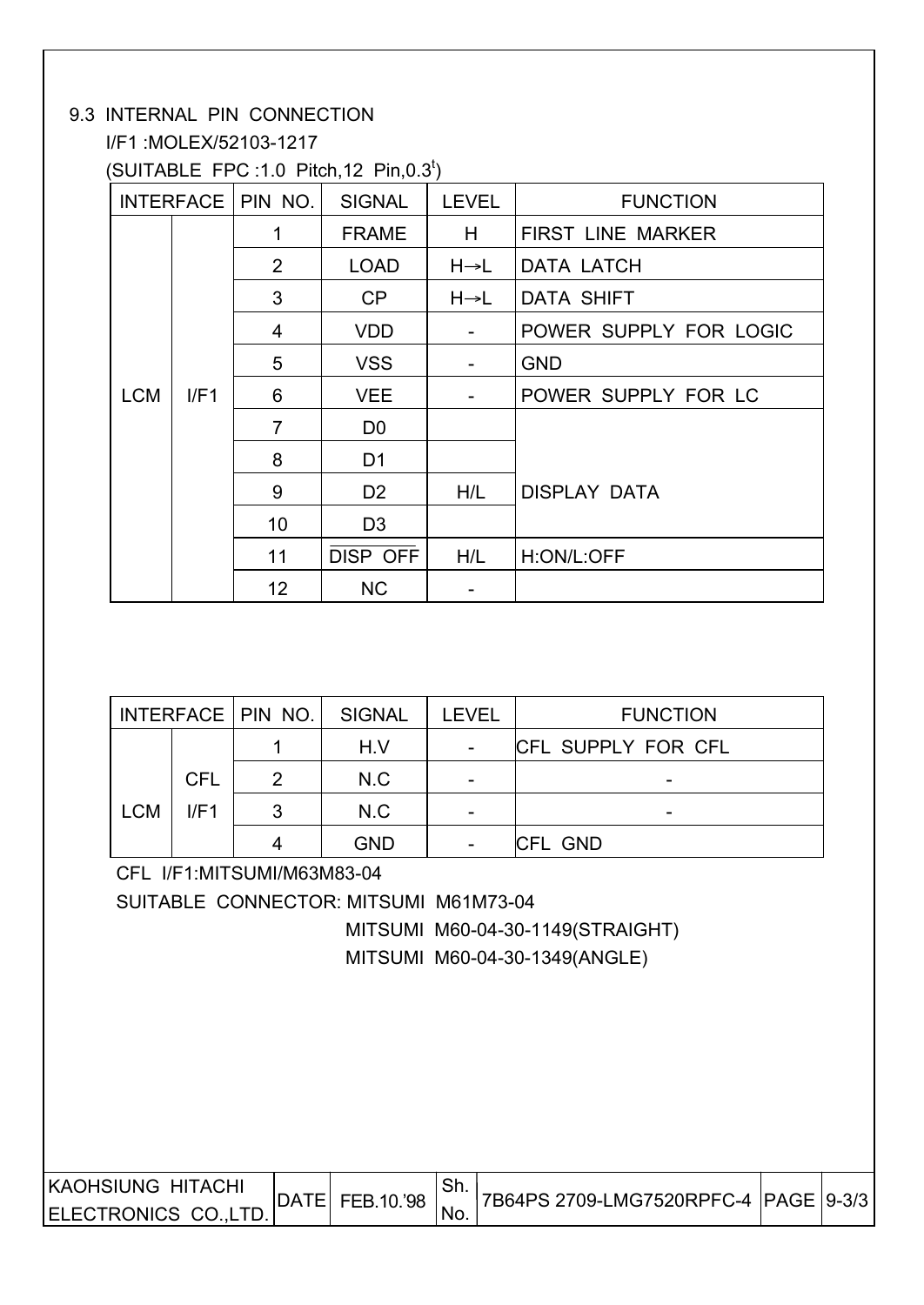### 10. APPEARANCE STANDARD

 10.1 APPEARANCE INSPECTION CONDITION VISUAL INSPECTION SHOULD BE DONE UNDER THE FOLLOWING CONDITION.

- (1) IN THE DARK ROOM
- (2) WITH CFL PANEL LIGHTED WITH PRESCRIBED INVERTER CIRCUIT.
- (3) WITH EYES 25cm DISTAND FROM LCM
- (4) VIEWING ANGLE WITHIN 45 DEGREES FROM THE VERTICAL LINE TO THE CENTER OF LCD



### 10.2 DEFINITION OF EACH ZONE

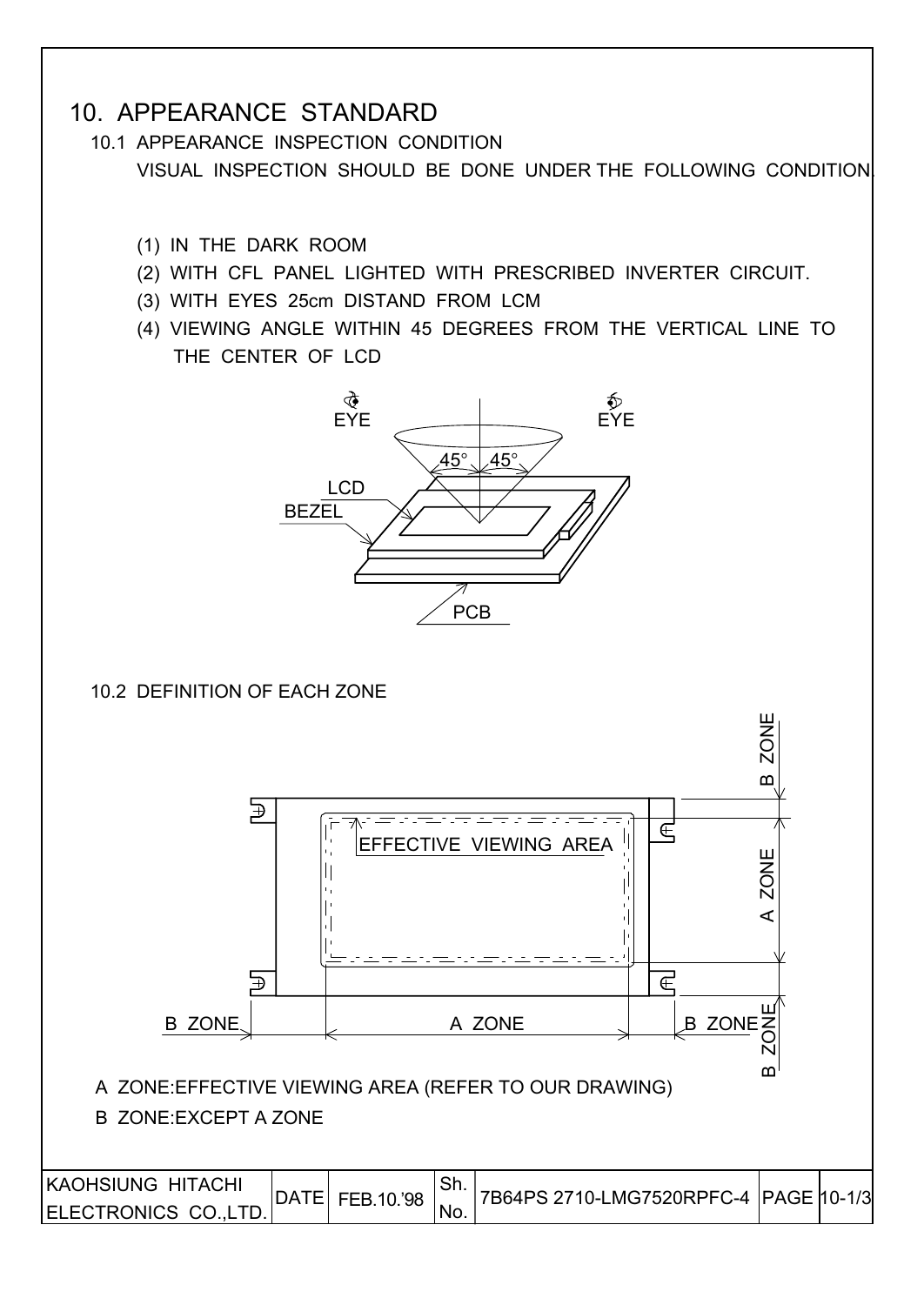### 10.3 APPEARANCE SPECIFICATION

### \*) IF THE PROBLEM OCCURES, ABOUT THIS ITEM THE RESPONSIBLE PERSON OF BOTH PARTY (CUSTOMER AND HITACHI) WILL DISCUSS MORE DETAIL.

| No.          | <b>ITEM</b>             |                                         |                                                  | <b>CRITERIA</b>       |                          | A              | B              |
|--------------|-------------------------|-----------------------------------------|--------------------------------------------------|-----------------------|--------------------------|----------------|----------------|
|              | <b>SCRATCHES</b>        | DISTINGUISHED ONE IS NOT ACCEPTABLE     |                                                  |                       |                          | $\star$        |                |
|              |                         | (TO BE JUDGE BY HITACHI LIMIT SAMPLE)   |                                                  |                       |                          |                |                |
|              | <b>DENT</b>             | SAME AS ABOVE                           |                                                  |                       |                          | $\star$        |                |
|              | WRINKLES IN POLARIZER   | SAME AS ABOVE                           |                                                  |                       |                          | $\star$        | $\star$        |
|              | <b>BUBBLES</b>          |                                         | <b>AVERAGE DIAMETER</b><br><b>MAXIMUM NUMBER</b> |                       |                          |                |                |
|              |                         | D(mm)                                   |                                                  |                       | <b>ACCEPTABLE</b>        |                |                |
| L            |                         | $D < = 0.2$                             |                                                  |                       | <b>IGNORE</b>            | $\Omega$       |                |
|              |                         | 0.2 < D < 0.3                           |                                                  |                       | 12                       |                |                |
|              |                         | 0.3 < D < 0.5                           |                                                  |                       | 3                        |                |                |
|              | NOTE(1)                 | 0.5 < D                                 |                                                  |                       | <b>NONE</b>              |                |                |
| $\mathsf{C}$ | STAINS,                 |                                         |                                                  | <b>FILAMENTOUS</b>    |                          |                |                |
|              | <b>FOREIGN</b>          | <b>LENGTH</b>                           |                                                  | <b>WIDTH</b>          | <b>MAXIMUM NUMBER</b>    |                |                |
|              | <b>MATERIALS</b>        | $L/mm$ )                                |                                                  | W/mm)                 | <b>ACCEPTABLE</b>        |                |                |
|              | <b>DARK SPOT</b>        | $L < = 2.0$                             |                                                  | $W < = 0.03$          | <b>IGNORE</b>            | $\Omega$       |                |
| D            |                         | $L < = 3.0$                             | $0.03 < W < = 0.05$                              |                       | 6                        |                |                |
|              |                         |                                         | 0.05 < W                                         |                       | <b>NONE</b>              |                |                |
|              |                         |                                         |                                                  | <b>ROUND</b>          |                          |                |                |
|              |                         | <b>AVERAGE DIA-</b>                     |                                                  | <b>MAXIMUM NUMBER</b> | <b>SPACE</b>             |                |                |
|              |                         | METER D(mm)                             |                                                  | <b>ACCEPTABLE</b>     |                          |                |                |
|              |                         | D < 0.2                                 |                                                  | <b>IGNORE</b>         |                          |                |                |
|              |                         | $0.2 \leq D \leq 0.33$                  |                                                  | 8                     | 10 mm                    | $\Omega$       |                |
|              |                         | $0.33 = D$                              |                                                  | <b>NONE</b>           |                          |                |                |
|              |                         | THE WHOLE                               |                                                  |                       | FILAMENTOUS + ROUND = 10 |                |                |
|              |                         | <b>NUMBER</b>                           |                                                  |                       |                          |                |                |
|              |                         | THOSE WIPED OUT EASILY ARE ACCEPTABLE   |                                                  |                       |                          | $\overline{O}$ | $\mathbf{O}$   |
|              | <b>COLOR TONE</b>       | TO BE JUDGE BY HITACHI LIMIT SAMPLE     |                                                  |                       |                          | $\overline{O}$ |                |
|              | <b>COLOR UNIFORMITY</b> | SAME AS ABOVE                           |                                                  |                       |                          | $\Omega$       | $\blacksquare$ |
|              | <b>PINHOLE</b>          | (a+b)/2<=0.15MAX. NO. ACCEPTABLE IGNORE |                                                  |                       |                          |                |                |
|              |                         | 0.15<(a+b)/2<=0.3MAX. NO.ACCEPTABLE<=10 |                                                  |                       |                          | $\Omega$       |                |
|              |                         | $C < = 0.03$                            |                                                  |                       | <b>IGNORE</b>            |                |                |

| IKAOHSIUNG HITACHI   | <b>DATE</b> |            | . ƏH. |  |  |
|----------------------|-------------|------------|-------|--|--|
| ELECTRONICS CO.,LTD. |             | FEB.10.'98 | No.   |  |  |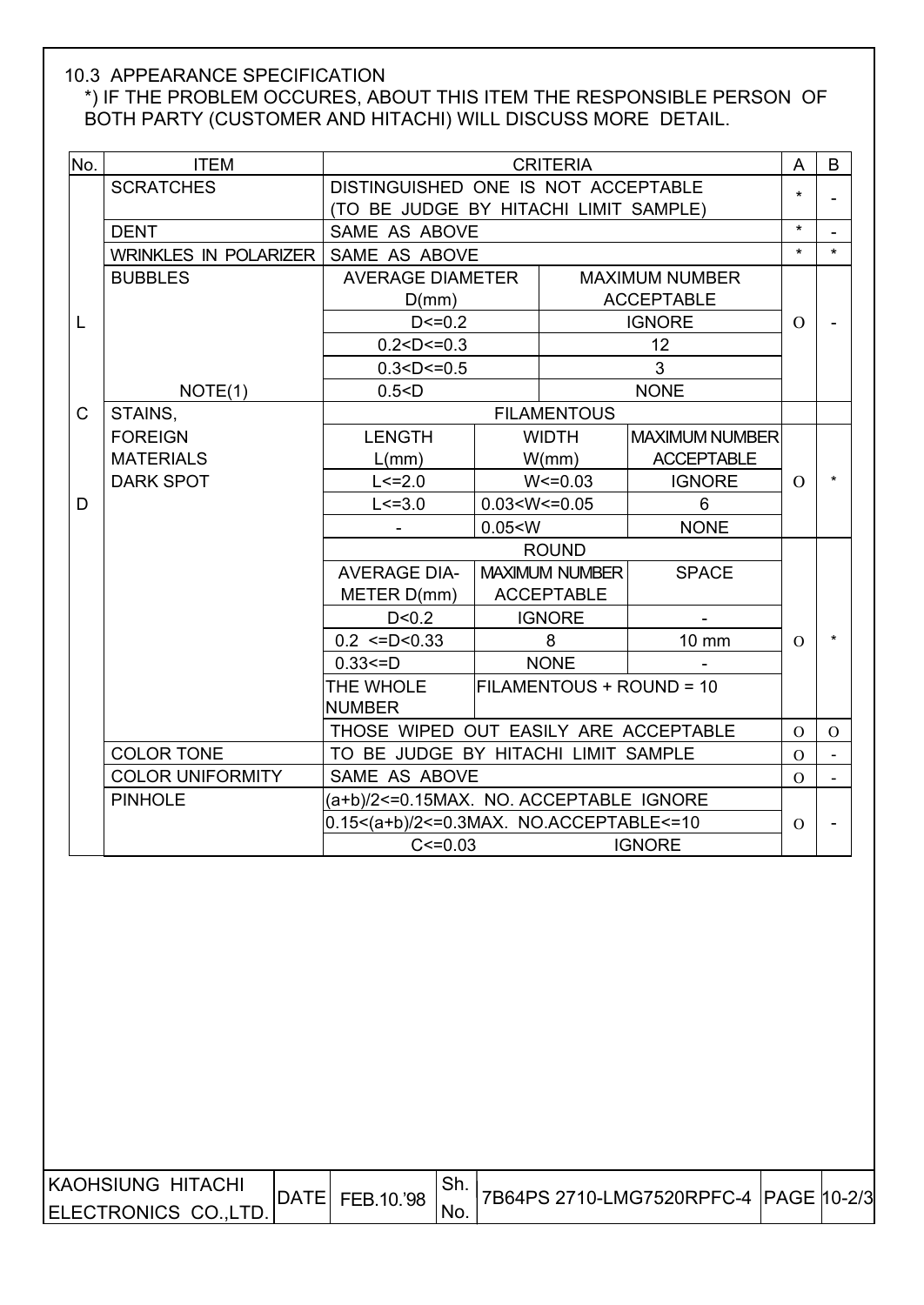| No.          | <b>ITEM</b>            |                         | <b>CRITERIA</b>                  |                      |                  | A        | B |
|--------------|------------------------|-------------------------|----------------------------------|----------------------|------------------|----------|---|
|              | <b>CONTRAST</b>        | <b>AVERAGE</b>          | <b>CONTRAST</b>                  | <b>MAXIMUM</b>       | <b>DISTANCE</b>  |          |   |
|              | <b>IRREGULARITY</b>    | <b>DIAMETER</b>         |                                  | <b>NUMBER</b>        |                  |          |   |
|              | (SPOT)                 | D(mm)                   |                                  | <b>ACCEPTABLE</b>    |                  |          |   |
|              |                        | D < 0.25                | <b>TO BE JUDGE</b>               | <b>IGNORE</b>        |                  |          |   |
|              |                        | $0.25$ < $D$ < $= 0.35$ | BY HITACHI                       | $\leq 10$            | 20 <sub>mm</sub> | $\Omega$ |   |
|              | NOTE(3)                | 0.35 < D < 0.5          | <b>LIMIT</b>                     | $\leq 4$             | 20mm             |          |   |
|              | NOTE(2)                | $0.5 \leq D$            | <b>SAMPLE</b>                    |                      |                  |          |   |
|              | <b>CONTRAST</b>        | <b>THICKNESS</b>        | <b>LENGTH</b>                    | <b>MAXIMUM</b>       | <b>DISTANCE</b>  |          |   |
|              | <b>IRREGULARITY</b>    | T(mm)                   | L/mm)                            | <b>NUMBER</b>        |                  |          |   |
|              |                        |                         |                                  | <b>ACCEPTABLE</b>    |                  |          |   |
|              | (A PAIR OF SCRATCH)    | $T < = 0.25$            | $L < = 1.2$                      | $\leq$ 2             | 20mm             |          |   |
|              |                        | $T < = 0.2$             | $L < = 1.5$                      | <=3                  | 20mm             | $\Omega$ |   |
| L            |                        | $T < = 0.15$            | $L < = 2.0$                      | <=3                  | 20mm             |          |   |
|              | NOTE(3)                | $T < = 0.1$             | $L < = 3.0$                      | $\leq$ $\leq$ $\leq$ | 20mm             |          |   |
| $\mathsf{C}$ | NOTE(2)                | THE WHOLE NUMBER<br><=6 |                                  |                      |                  |          |   |
|              | <b>RUBBING SCRATCH</b> | TO.                     | BE JUDGE BY HITACHI LIMIT SANPLE |                      |                  | $\star$  |   |

NOTE(1)





a+b  $\frac{1}{2}$ =D…AVERAGE DIAMETER C…SALIENT

 NOTE 2 LCM BACKLIGHT ON. NOTE 3 THERE ARE TWO SCRATCHES IN A PAIR.

| <b>IKAOHSIUNG HITACHI</b> | <b>DATE</b> | FEB.10.'98 | . اات |  |  |
|---------------------------|-------------|------------|-------|--|--|
| <b>IELECTRONICS CO.</b>   |             |            | No.   |  |  |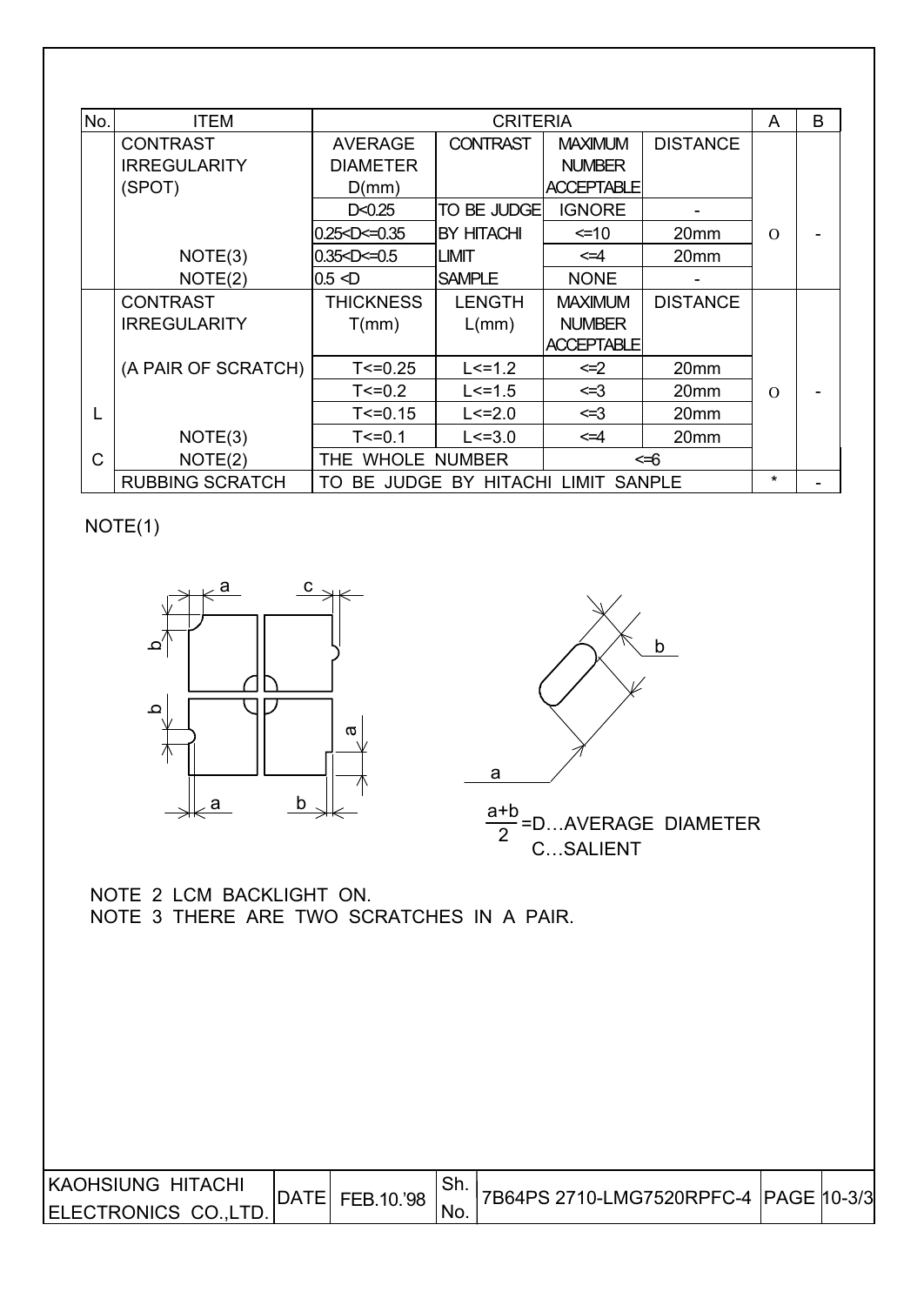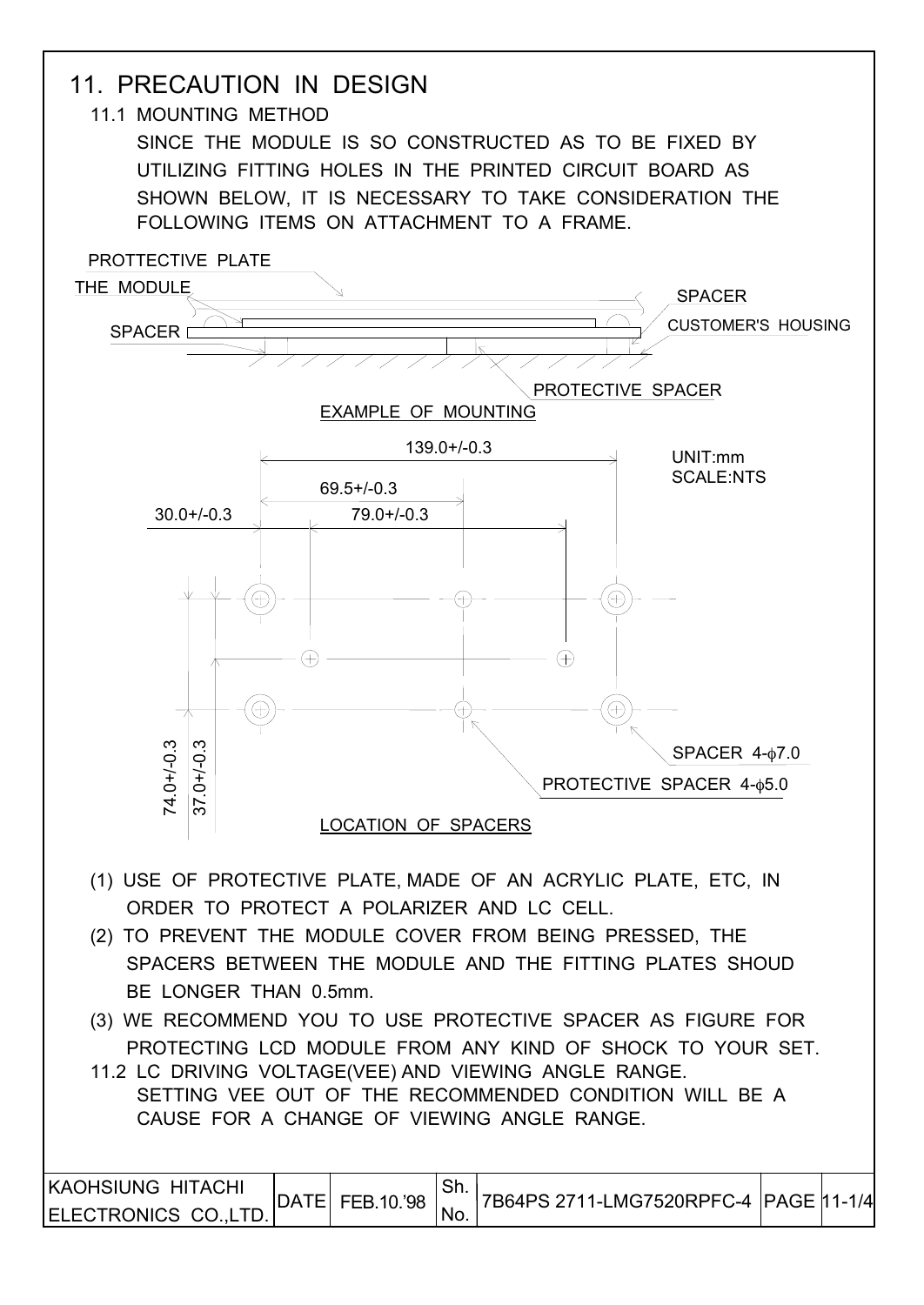- 11.3 CAUTION AGAINST STATIC CHARGE AS THIS MODULE IS PROVIDED WITH C-MOS LSI, THE CARE TO TAKE SUCH A PRECAUTION AS TO GROUNDING THE OPERATOR'S BODY IS REQUIRED WHEN HANDLING IT.
- 11.4 POWER ON SEQUENCE

 INPUT SIGNALS SHOULD NOT BE APPLIED TO LCD MODULE BEFORE POWER SUPPLY VOLTAGE IS APPLIED AND REACHES TO SPECIFIED VOLTAGE (5+/-0.25V) IF ABOVE SEQUENCE IS NOT KEPT, C-MOS LSI OF LCD MODULES MAY BE DAMAGED DUE TO LATCH UP PROBLEM.

### 11.5 PACKAGING

- (1) NO. LEAVING PRODUCTS IS PREFERABLE IN THE PLACE OF HIGH HUMIDITY FOR A LONG PERIOD OF TIME. FOR THEIR STORAGE IN THE PLACE WHERE TEMPERATURE IS 35°C OR HIGHER, SPECIAL CARE TO PREVENT THEM FROM HIGH HUMIDITY IS REQUIRED. A COMBINATION OF HIGH TEMPERATURE AND HIGH HUMIDITY MAY CAUSE THEM POLARIZATION DEGRADATION AS WELL AS BUBBLE GENERATION AND POLARIZER PEEL-OFF. PLEASE KEEP THE TEMPERATURE AND HUMIDITY WITHIN THE SPECIFIED RANGE FOR USE AND STORING.
- (2) SINCE UPPER POLARIZERS AND LOWER ALUMINUM PLATES TEND TO BE EASILY DAMAGED, THEY SHOULD BE HANDLED WITH FULL CARE SO AS NOT TO GET THEM TOUCHED, PUSHED OR RUBBED BY A PIECE OF GLASS. TWEEZERS AND ANYTHING ELSE WHICH ARE HARDER THAN A PENCIL LEAD 3H.
- (3) AS THE ADHESIVES USED FOR ADHERING UPPER/LOWER POLARIZES AND ALUMINUM PLATES ARE MADE OF ORGANIC SUBSTANCES WHICH WILL BE DETERIORATED BY A CHEMICAL REACTION WITH SUCH CHEMICALS AS ACETONE, TULUENE ETHANOLE AND ISOPROPYLALCOHIL. THE FOLLOWING SOLVENTS ARE RECOMMENDED FOR USE:

NORMAL HEXANE

PLEASE CONTACT US WHEN IT IS NECESSARY FOR YOU TO USE CHEMICALS OTHER THAN THE ABOVE.

 (4) LIGHTLY WIPE TO CLEAN THE DIRTY SURFACE WITH ABSORBENT COTTON WASTE OR OTHER SOFT MATERIAL LIKE CHAMOIS, SOAKED IN THE CHEMICALS RECOMMENDED WITHOUT SCRUBBING IT HARDLY. TO PREVENT THE DISPLAY SURFACE FROM DAMAGE AND KEEP THE APPEARANCE IN GOOD STATE, IT IS SUFFICIENT, IN GENERAL, TO WIPE IT WITH ABSORBENT COTTON.

| <b>KAOHSIUNG HITACHI</b> | <b>DATE</b> |            | <sup>⊥</sup> Sh. |  |  |
|--------------------------|-------------|------------|------------------|--|--|
| ELECTRONICS CO.LTD.      |             | FEB.10.'98 | 'No.             |  |  |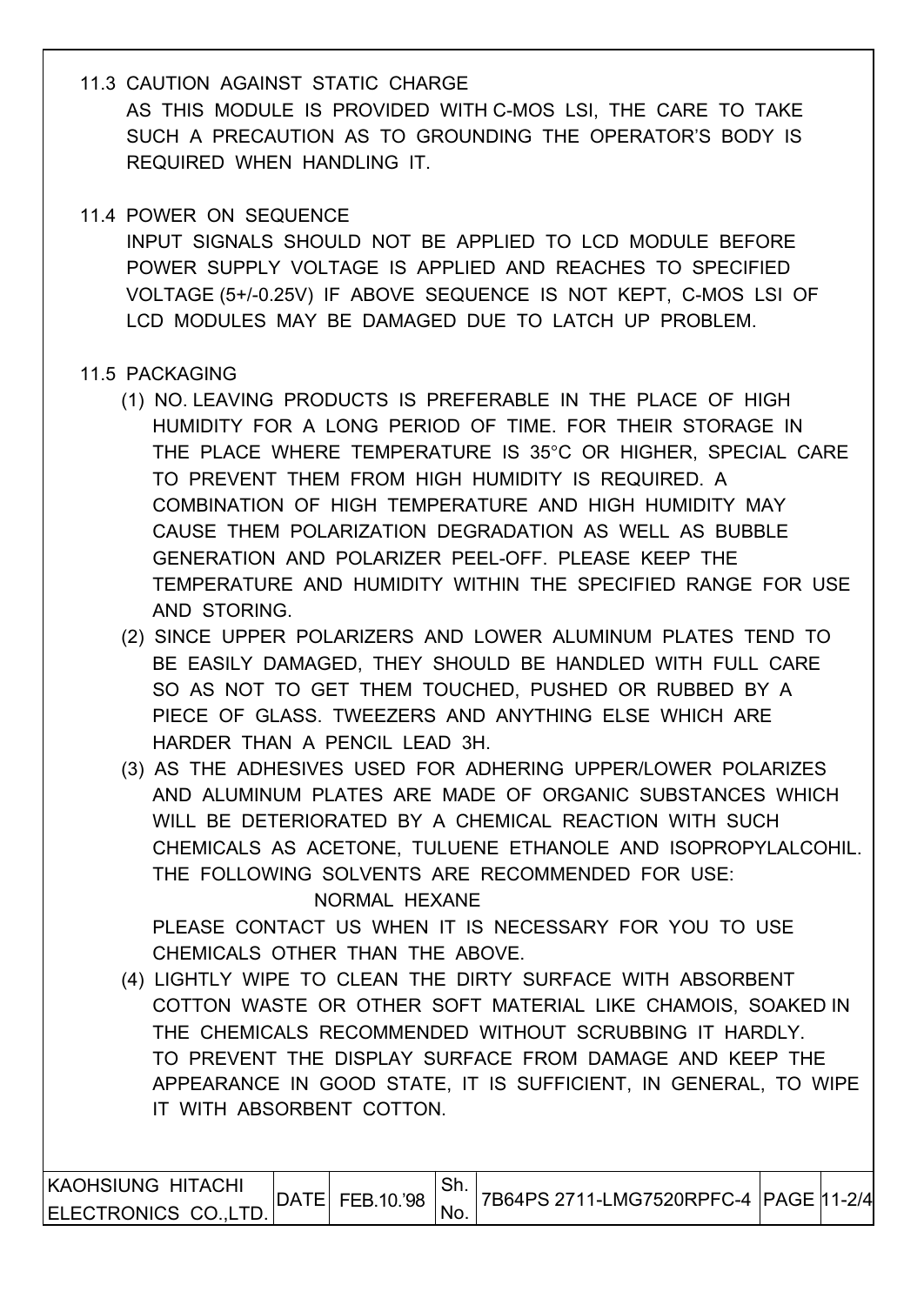- (5) IMMEDIATELY WIPE OFF SALIVA OFF SALIVA OR WATER DROP ATTACHED ON THE DISPLAY AREA BECAUSE ITS LONG PERIOD ADHERENCE MAY CAUSE DEFORMATION OR FADED COLOR ON THE SPOT.
- (6) FOGY DEW DEPOSITED ON THE SURFACE AND CONTACT TERMINALS DUE TO COLDNESS WILL BE CAUSE FOR POLARIZER DAMAGE, STAIN AND DIRT ON PRODUCT. WHEN NECESSARY TO TAKE OUT THE PRODUCTS FROM SOME PLACE AT LOW TEMPERATURE FOR TEST, ETC. IT IS REQUIRED THEM TO BE WARMED UP IN A CONTAINER ONCE AT THE TEMPERATURE HIGHER THAN THAT OF ROOM.
- (7) TOUCHING THE DISPLAY AREA AND CONTACT TERMINALS WITH BARE HANDS AND CONTAMINATING THEM ARE PROHIBITED, BECAUSE THE STAIN ON THE DISPLAY AREA AND POOR INSULATION BETWEEN TERMINALS ARE OFTEN CAUSED BY BEING TOUCHED BY BARE HANDS. (THERE ARE SOME COSMETICS DETRIMENTAL TO POLARIZERS.)
- (8) IN GENERAL THE QUALITY OF GLASS IS FRAGILE SO THAT IT TENDS TO BE CRACKED OR CHIPPED IN HANDLING,SPECIALLY ON ITS PERIPHERY DOWN, ECT.

### 11.6 CAUTION FOR OPERATION

- (1) IT IS AN INDISPENSABLE CONDITION TO DRIVE LCD'S WITHIN THE SPECIFIED VOLTAGE LIMIT SINCE THE HIGHER VOLTAGE THAN THE LIMIT CAUSES THE SHORTER LCD LIFE.AN ELECTROCHEMICAL REACTION DUE TO DIRECT CURRENT CAUSES LCD'S UNDESIRABLE DETERIORATION, SO THAT THE USE OF DIRECT CURRENT DRIVER SHOULD BE AVOIDED.
- (2) RESPONSE TIME WILL BE EXTREMELY DELAYED AT LOWER TEMPERATURE THAN THE OPERATING TEMPERATURE RANGE AND ON THE OTHER HAND AT HIGHER TEMPERATURE LCD'S SHOW DARK BLUE COLOR IN HEM.HOWEVER THOSE PHENOMENA DO NOT MEAN MALFUNCTION OR OUT OF ORDER WITH LCD'S WHICH WILL COME BACK IN THE SPECIFIED OPERATING TEMPER ATURE RANGE.
- (3) IF THE DISPLAY AREA IS PUSHED HARD DURING OPERATION,SOME FONT WILL BE ABNORMALLY DISPLAYED BUT IT RESUMES NORMAL CONDITION AFTER TURNING OFF ONCE.

| KAOHSIUNG HITACHI    |                   | . ات |                                           |  |
|----------------------|-------------------|------|-------------------------------------------|--|
| ELECTRONICS CO.,LTD. | DATE   FEB.10.'98 | NO.  | 17B64PS 2711-LMG7520RPFC-4  PAGE ∣11-3/4∣ |  |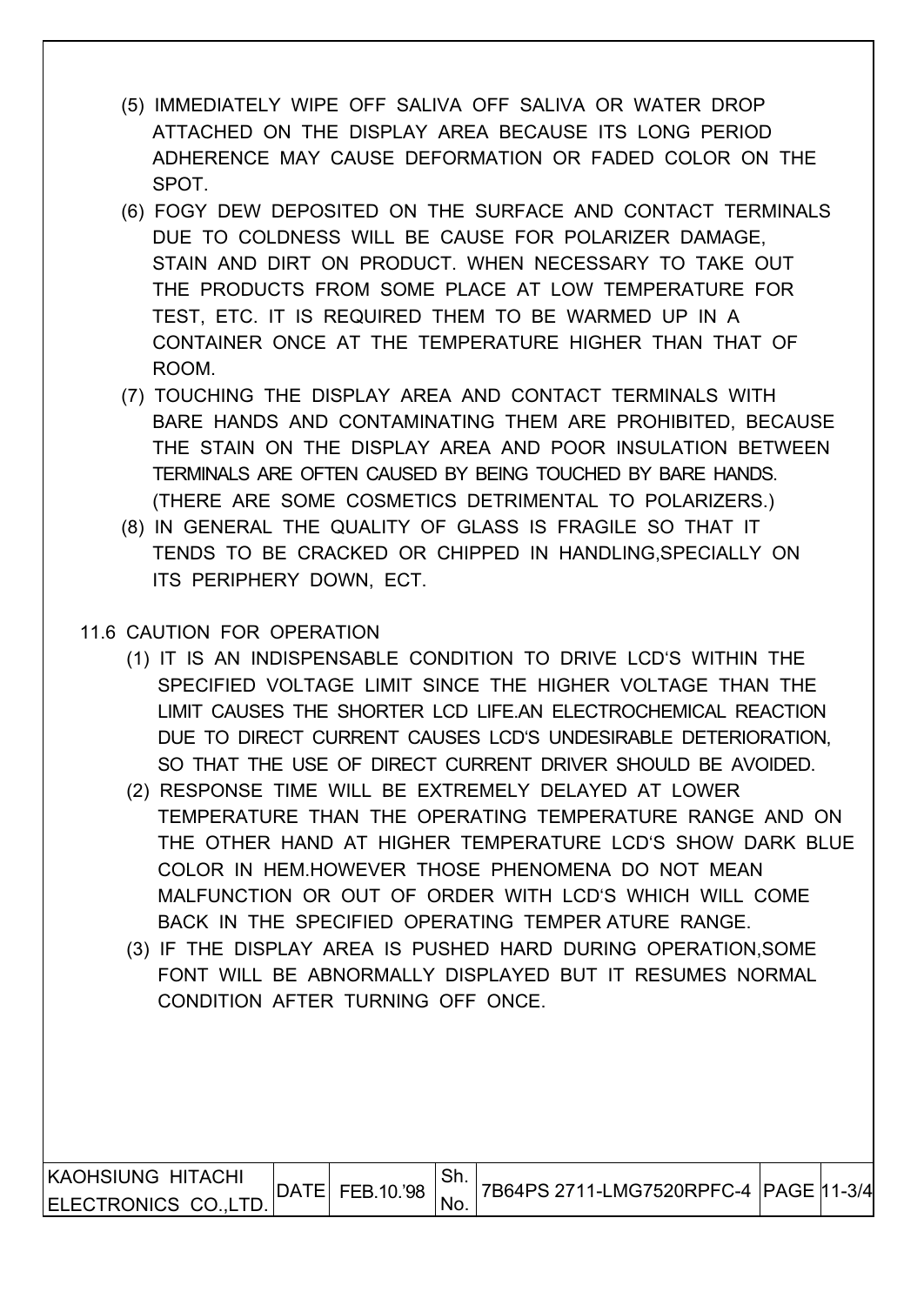(4) A SLIGHT DEW DEPOSITING ON TERMINALS IS A CAUSE FOR ELECTROCHEMICAL REACTION RESULTING IN TERMINAL OPER CIRCUIT. USAGE UNDER THE RELATIVE CONDITION OF 40°C 50%RH LESS IS REQUIRED.

### 11.7 STORAGE

 IN CASE OF STORING FOR A LONG PERIOD TIME (FOR INSTANCE,FOR YEARS) FOR THE PURPOSE OF REPLACEMENT USE,THE FOLLOWING WAYS ARE RECOMMENDED.

- (1) STORAGE IN A POLYETHYLENE BAG WITH THE OPENING SEALED SO AS NOT TO ENTER FRESH AIR OUTSIDE IN IT,AND WITH NO DESICCANT.
- (2) PLACING IN A DARK PLACE WHERE NEITHER EXPOSURE TO DIRECT SUNLIGHT NOR LIGHT IS, KEEPING TEMPERATURE IN THE RANGE FOR 0°C TO 35°C.
- (3) STORING WITH NO TOUCH ON POLARIZER SURFACE BY ANYTHING ELSE. (IT IS RECOMMENDED TO STORE THEM AS THEY HAVE BEEN

 CONTAINED IN THE INNER CONTAINER AT THE TIME OF DELIVERY FOR US.)

- 11.8 SAFETY
	- (1) IT IS RECOMMENDABLE TO CRASH DAMAGED OR UNNECESSARY LCD'S INTO PIECES AND WASH OFF LIQUID CRYSTAL BY EITHER OF SOLVENTS SUCH AS ACETONE AND ETHANOL, WHICH SHOUD UP LATER.
	- (2) WHEN ANY LIQUID LEAKED OUT OF A DAMAGED GLASS CELL IN CONTACT WITH YOUR HANDS, PLEASE WASH IT OFF WELL WITH SOAP AND WATER.

| IKAOHSIUNG HITACHI | <b>DATE</b> |                | <sup>∣</sup> Sh. |  |  |
|--------------------|-------------|----------------|------------------|--|--|
| ELECTRONICS CO.,LT |             | [E  FEB.10.'98 | No.              |  |  |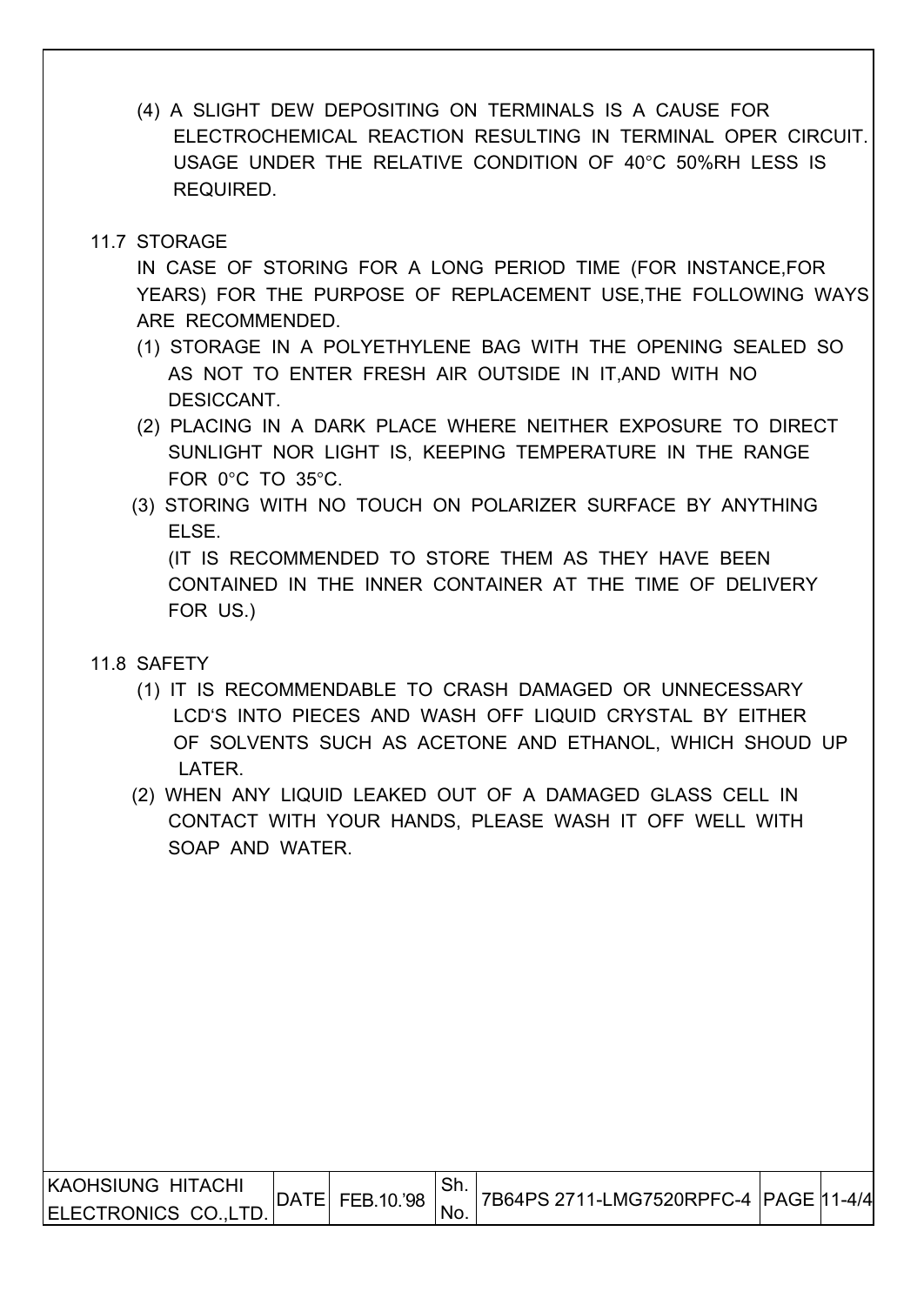#### 12. DESIGNATION OF LOT MARK LOT MARK LOT MARK IS CONSISTED OF 4 DIGIT NUMBER.



| YEAR | <b>FIGURE IN</b> |
|------|------------------|
|      | LOT MARK         |
| 1996 | 6                |
| 1997 | 7                |
| 1998 | 8                |
| 1999 | 9                |
| 2000 |                  |

|       | <b>FIGURE IN</b>      |              | <b>FIGURE IN</b> |
|-------|-----------------------|--------------|------------------|
|       | <b>MONTH LOT MARK</b> | <b>MONTH</b> | <b>LOT MARK</b>  |
| JAN.  | 01                    | JULY.        | 07               |
| FEB.  | 02                    | AUG.         | 08               |
| MAR.  | 03                    | SEPT.        | 09               |
| APR.  | 04                    | OCT.         | 10               |
| MAY.  | 05                    | NOV.         | 11               |
| JUNE. | 06                    | DEC.         | 12               |

| <b>WEEK</b>     | <b>FIGURE IN</b> |  |
|-----------------|------------------|--|
| (DAY IN         | <b>LOT MARK</b>  |  |
| <b>CALENDAR</b> |                  |  |
| 01~07           |                  |  |
| $08 - 14$       | 2                |  |
| $15 - 21$       | 3                |  |
| $22 - 28$       | 4                |  |
| 29~31           | 5                |  |

### LOCATION OF LOT MARK : ON THE BACK SIDE OF LCM

6 0 3 1 T

T:MADE IN TAIWAN.

| <b>KAOHSIUNG HITACHI</b> | IDATEI | FEB.10.'98 |     | 7B64PS 2712-LMG7520RPFC- PAGE 12-1/1 |  |
|--------------------------|--------|------------|-----|--------------------------------------|--|
| ELECTRONICS CO., LTD.    |        |            | NO. |                                      |  |